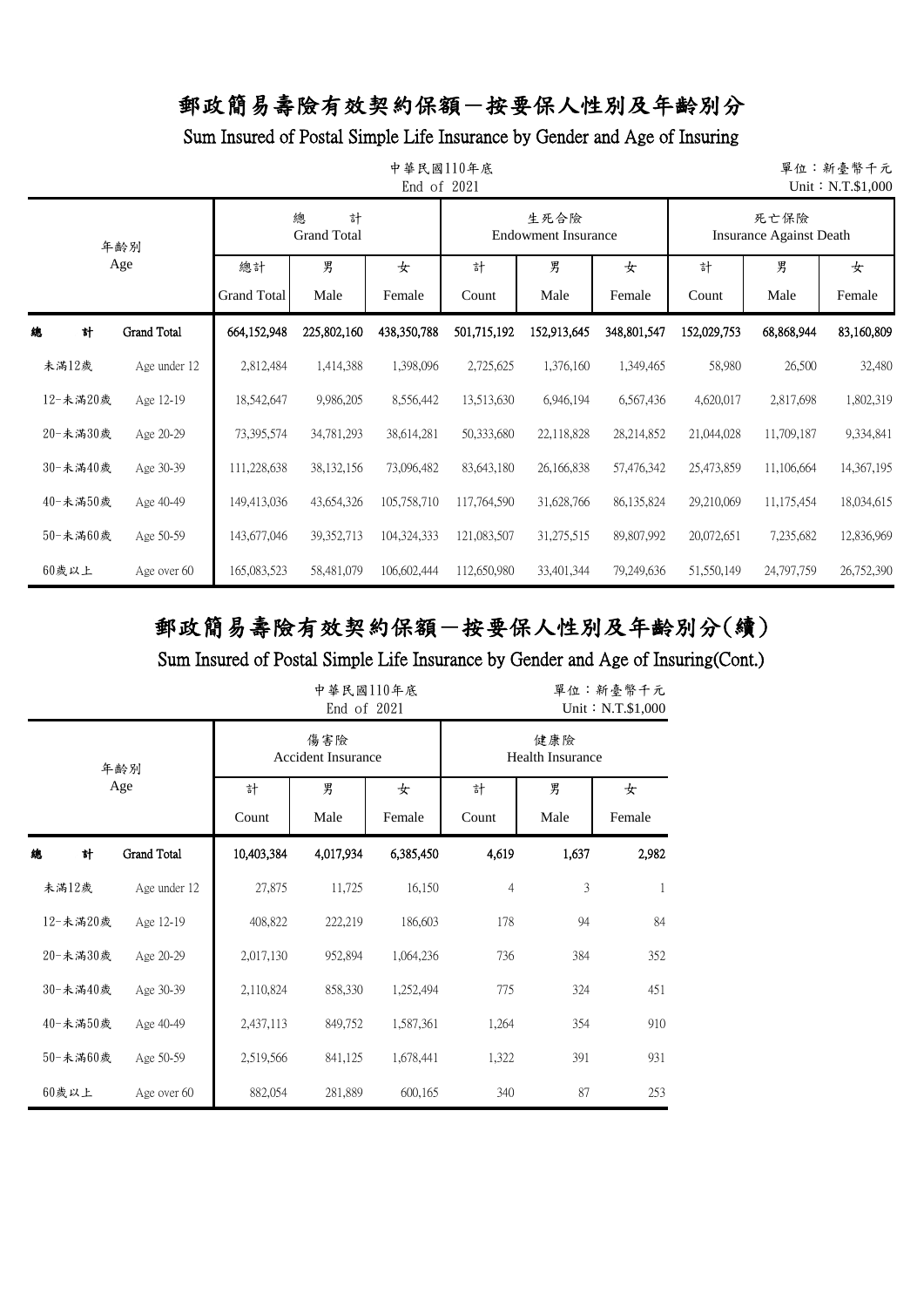Sum Insured of Postal Simple Life Insurance by Gender and Age of Insuring

|   | 中華民國109年底<br>單位:新臺幣千元<br>End of 2020<br>Unit: N.T.\$1,000 |                    |                    |                              |             |             |                                    |              |                                        |            |            |  |  |
|---|-----------------------------------------------------------|--------------------|--------------------|------------------------------|-------------|-------------|------------------------------------|--------------|----------------------------------------|------------|------------|--|--|
|   | 年齢別                                                       |                    |                    | 總<br>計<br><b>Grand Total</b> |             |             | 生死合險<br><b>Endowment Insurance</b> |              | 死亡保險<br><b>Insurance Against Death</b> |            |            |  |  |
|   |                                                           | Age                | 總計                 | 男                            | 女           | 計           | 男                                  | 女            | 計                                      | 男          | 女          |  |  |
|   |                                                           |                    | <b>Grand Total</b> | Male                         | Female      | Count       | Male                               | Female       | Count                                  | Male       | Female     |  |  |
| 總 | 計                                                         | <b>Grand Total</b> | 713,071,976        | 239,260,997                  | 473,810,979 | 572,272,684 | 172,391,741                        | 399,880,943  | 130,791,661                            | 63,108,435 | 67,683,226 |  |  |
|   | 未滿12歲                                                     | Age under 12       | 2,859,990          | 1,436,514                    | 1,423,476   | 2,775,891   | 1,397,295                          | 1,378,596    | 56,170                                 | 26,940     | 29,230     |  |  |
|   | 12-未滿20歲                                                  | Age 12-19          | 20,047,539         | 10,804,064                   | 9,243,475   | 15,126,361  | 7,826,237                          | 7,300,124    | 4,591,627                              | 2,801,808  | 1,789,819  |  |  |
|   | 20-未滿30歲                                                  | Age 20-29          | 84,923,356         | 40,032,781                   | 44,890,575  | 62,068,027  | 27,435,482                         | 34,632,545   | 21,078,854                             | 11,736,801 | 9,342,053  |  |  |
|   | 30-未滿40歲                                                  | Age 30-39          | 125,821,604        | 41,883,348                   | 83,938,256  | 99,057,397  | 30,248,795                         | 68,808,602   | 24,844,592                             | 10,867,958 | 13,976,634 |  |  |
|   | 40-未滿50歲                                                  | Age 40-49          | 163,854,733        | 46, 142, 738                 | 117,711,995 | 135,581,931 | 35,185,610                         | 100,396,321  | 25,871,521                             | 10,164,174 | 15,707,347 |  |  |
|   | 50-未滿60歲                                                  | Age 50-59          | 156,755,542        | 42,049,659                   | 114,705,883 | 139,380,783 | 35, 365, 427                       | 104,015,356  | 14,767,713                             | 5,835,092  | 8,932,621  |  |  |
|   | $60$ 歲以上                                                  | Age over 60        | 158,809,212        | 56,911,893                   | 101,897,319 | 118,282,294 | 34,932,895                         | 83, 349, 399 | 39,581,184                             | 21,675,662 | 17,905,522 |  |  |

# 郵政簡易壽險有效契約保額-按要保人性別及年齡別分(續)

|          |   |                    |            | 中華民國109年底<br>End of 2020         | 單位:新臺幣千元<br>Unit: N.T.\$1,000 |                |                                |        |  |  |  |
|----------|---|--------------------|------------|----------------------------------|-------------------------------|----------------|--------------------------------|--------|--|--|--|
|          |   | 年齢別                |            | 傷害險<br><b>Accident Insurance</b> |                               |                | 健康險<br><b>Health Insurance</b> |        |  |  |  |
|          |   | Age                | 計          | 男                                | 女                             | 計              | 男                              | 女      |  |  |  |
|          |   |                    | Count      | Male                             | Female                        | Count          | Male                           | Female |  |  |  |
| 總        | 計 | <b>Grand Total</b> | 10,002,627 | 3,759,037                        | 6,243,590                     | 5,004          | 1,784                          | 3,220  |  |  |  |
| 未滿12歲    |   | Age under 12       | 27,925     | 12,275                           | 15,650                        | $\overline{4}$ | $\overline{4}$                 |        |  |  |  |
| 12-未滿20歲 |   | Age 12-19          | 329,362    | 175,916                          | 153,446                       | 189            | 103                            | 86     |  |  |  |
| 20-未滿30歲 |   | Age 20-29          | 1,775,627  | 860,070                          | 915,557                       | 848            | 428                            | 420    |  |  |  |
| 30-未滿40歲 |   | Age 30-39          | 1,918,758  | 766,234                          | 1,152,524                     | 857            | 361                            | 496    |  |  |  |
| 40-未滿50歲 |   | Age 40-49          | 2,399,925  | 792,576                          | 1,607,349                     | 1,356          | 378                            | 978    |  |  |  |
| 50-未滿60歲 |   | Age 50-59          | 2,605,629  | 848,722                          | 1,756,907                     | 1,417          | 418                            | 999    |  |  |  |
| $60$ 歲以上 |   | Age over 60        | 945,401    | 303,244                          | 642,157                       | 333            | 92                             | 241    |  |  |  |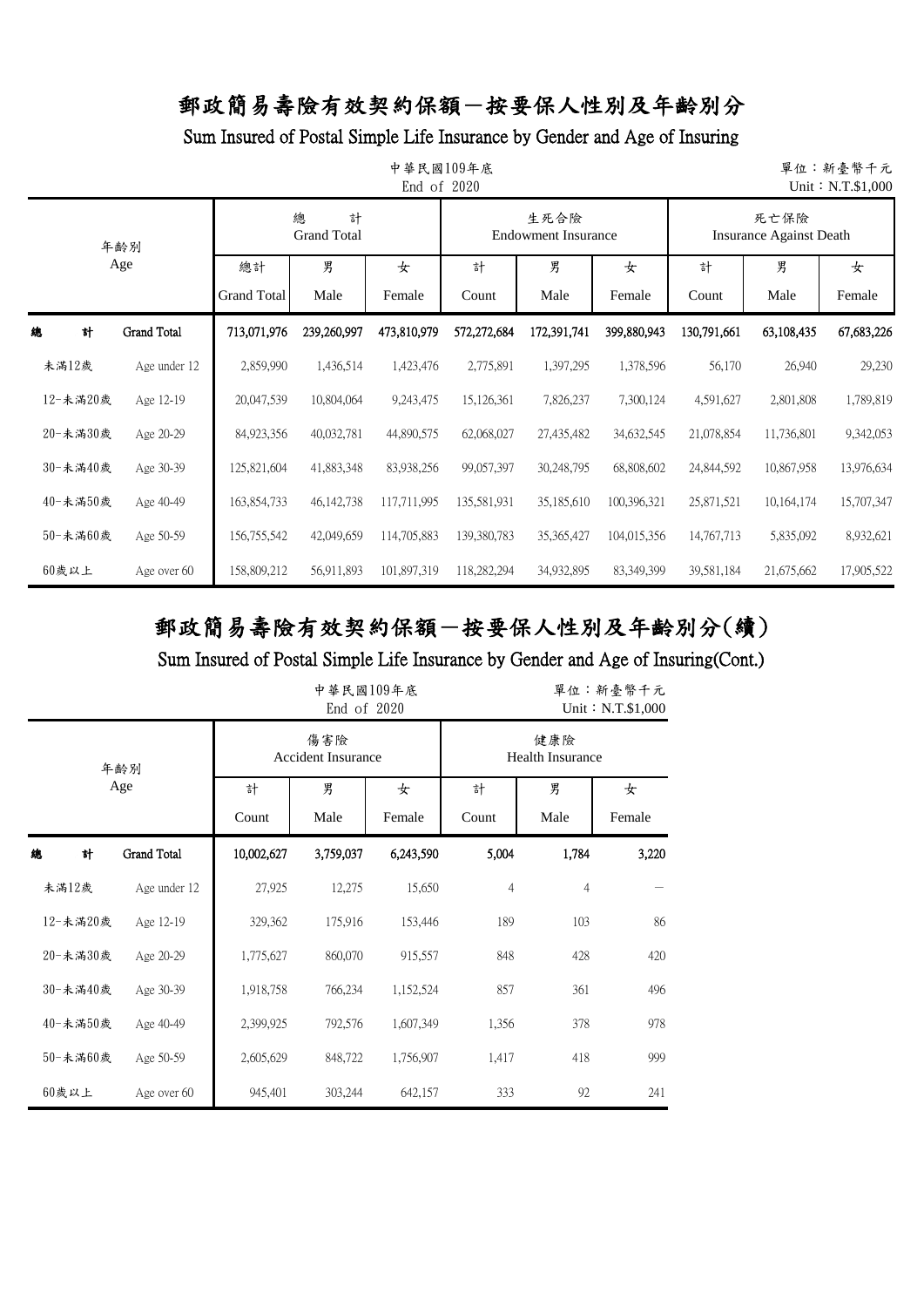Sum Insured of Postal Simple Life Insurance by Gender and Age of Insuring

|          | 中華民國108年底<br>單位:新臺幣千元<br>End of 2019<br>Unit: N.T.\$1,000 |                          |                              |               |             |                                    |             |                                        |            |             |  |  |  |  |
|----------|-----------------------------------------------------------|--------------------------|------------------------------|---------------|-------------|------------------------------------|-------------|----------------------------------------|------------|-------------|--|--|--|--|
|          | 年齡別                                                       |                          | 總<br>計<br><b>Grand Total</b> |               |             | 生死合險<br><b>Endowment Insurance</b> |             | 死亡保險<br><b>Insurance Against Death</b> |            |             |  |  |  |  |
| Age      |                                                           | 總計<br><b>Grand Total</b> | 男<br>Male                    | 女<br>Female   | 計<br>Count  | 男<br>Male                          | 女<br>Female | 計<br>Count                             | 男<br>Male  | 女<br>Female |  |  |  |  |
| 計<br>總   | Grand Total                                               | 765,460,551              | 253,958,615                  | 511,501,936   | 625,811,907 | 186,843,782                        | 438,968,125 | 129,067,547                            | 63,116,257 | 65,951,290  |  |  |  |  |
| 未滿12歲    | Age 11 and under                                          | 2,603,157                | 1,297,897                    | 1,305,260     | 2,518,986   | 1,260,306                          | 1,258,680   | 57,670                                 | 26,640     | 31,030      |  |  |  |  |
| 12-未滿20歲 | Age 12-19                                                 | 21,265,070               | 11,481,027                   | 9,784,043     | 16,309,439  | 8,476,645                          | 7,832,794   | 4,608,883                              | 2,812,168  | 1,796,715   |  |  |  |  |
| 20-未滿30歲 | Age 20-29                                                 | 95,544,943               | 44,677,511                   | 50,867,432    | 72,252,691  | 31,885,378                         | 40,367,313  | 21,430,033                             | 11,892,385 | 9,537,648   |  |  |  |  |
| 30-未滿40歲 | Age 30-39                                                 | 139,124,993              | 45,524,376                   | 93,600,617    | 111,911,451 | 33,691,795                         | 78,219,656  | 25,227,411                             | 11,032,348 | 14,195,063  |  |  |  |  |
| 40-未滿50歲 | Age 40-49                                                 | 178,005,053              | 48,843,344                   | 129, 161, 709 | 149,559,493 | 37,785,023                         | 111,774,470 | 25,926,576                             | 10,241,057 | 15,685,519  |  |  |  |  |
| 50-未滿60歲 | Age 50-59                                                 | 170,514,856              | 45,227,780                   | 125, 287, 076 | 153,592,390 | 38, 565, 144                       | 115,027,246 | 14,087,569                             | 5,716,984  | 8,370,585   |  |  |  |  |
| $60$ 歲以上 | Age over 60                                               | 158,402,479              | 56,906,680                   | 101,495,799   | 119,667,457 | 35,179,491                         | 84,487,966  | 37,729,405                             | 21,394,675 | 16,334,730  |  |  |  |  |

## 郵政簡易壽險有效契約保額-按要保人性別及年齡別分(續)

|          |   |                    |            | 中華民國108年底<br>End of 2019         |             |            |                                | 單位:新臺幣千元<br>Unit: N.T.\$1,000 |  |  |
|----------|---|--------------------|------------|----------------------------------|-------------|------------|--------------------------------|-------------------------------|--|--|
|          |   | 年齢別                |            | 傷害險<br><b>Accident Insurance</b> |             |            | 健康險<br><b>Health Insurance</b> |                               |  |  |
|          |   | Age                | 計<br>Count | 男<br>Male                        | 女<br>Female | 計<br>Count | 男<br>Male                      | 女<br>Female                   |  |  |
| 總        | 計 | <b>Grand Total</b> | 10,575,679 | 3,996,673                        | 6,579,006   | 5,418      | 1,903                          | 3,515                         |  |  |
| 未滿12歲    |   | Age 11 and under   | 26,495     | 10,945                           | 15,550      | 6          | 6                              | $\theta$                      |  |  |
| 12-未滿20歲 |   | Age 12-19          | 346,556    | 192,109                          | 154,447     | 192        | 105                            | 87                            |  |  |
| 20-未滿30歲 |   | Age 20-29          | 1,861,286  | 899,293                          | 961,993     | 933        | 455                            | 478                           |  |  |
| 30-未滿40歲 |   | Age 30-39          | 1,985,247  | 799,866                          | 1,185,381   | 884        | 367                            | 517                           |  |  |
| 40-未満50歳 |   | Age 40-49          | 2,517,496  | 816,858                          | 1,700,638   | 1,488      | 406                            | 1,082                         |  |  |
| 50-未滿60歲 |   | Age 50-59          | 2,833,349  | 945,204                          | 1,888,145   | 1,548      | 448                            | 1,100                         |  |  |
| 60歲以上    |   | Age over 60        | 1,005,250  | 332,398                          | 672,852     | 367        | 116                            | 251                           |  |  |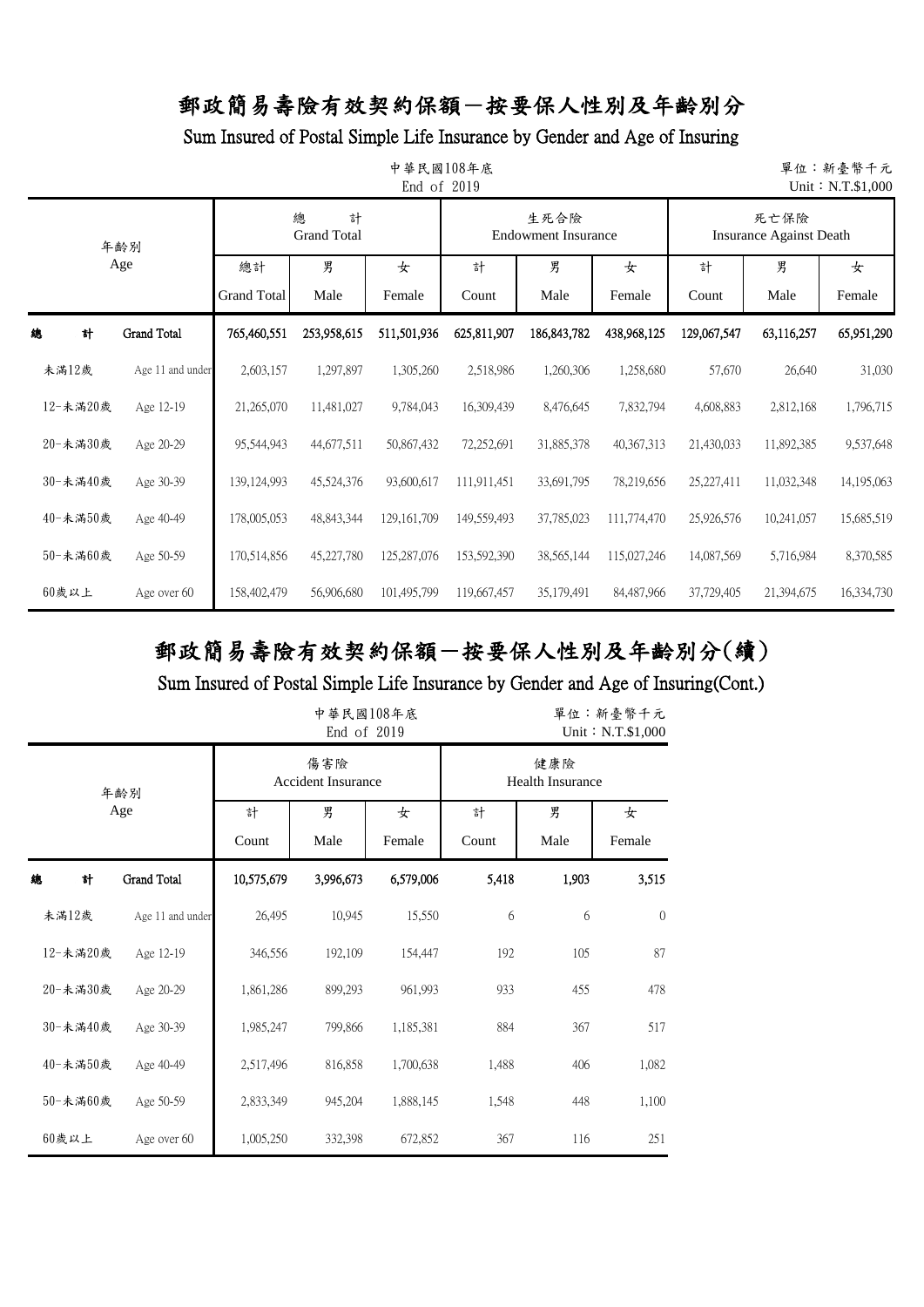Sum Insured of Postal Simple Life Insurance by Gender and Age of Insuring

|          | 中華民國107年底<br>單位:新臺幣千元<br>End of 2018<br>Unit: N.T.\$1,000 |                          |                              |             |             |                                    |               |                                        |            |             |  |  |  |  |
|----------|-----------------------------------------------------------|--------------------------|------------------------------|-------------|-------------|------------------------------------|---------------|----------------------------------------|------------|-------------|--|--|--|--|
|          | 年齡別                                                       |                          | 總<br>計<br><b>Grand Total</b> |             |             | 生死合險<br><b>Endowment Insurance</b> |               | 死亡保險<br><b>Insurance Against Death</b> |            |             |  |  |  |  |
| Age      |                                                           | 總計<br><b>Grand Total</b> | 男<br>Male                    | 女<br>Female | 計<br>Count  | 男<br>Male                          | 女<br>Female   | 計<br>Count                             | 男<br>Male  | 女<br>Female |  |  |  |  |
| 計<br>總   | Grand Total                                               | 813,178,618              | 266,675,212                  | 546,503,406 | 672,016,643 | 198,916,244                        | 473,100,399   | 129,388,242                            | 63,396,799 | 65,991,443  |  |  |  |  |
| 未滿12歲    | Age 11 and under                                          | 2,326,818                | 1,158,120                    | 1,168,698   | 2,248,342   | 1,123,374                          | 1,124,968     | 50,870                                 | 22,340     | 28,530      |  |  |  |  |
| 12-未滿20歲 | Age 12-19                                                 | 21,990,797               | 11,828,592                   | 10,162,205  | 16,999,606  | 8,800,929                          | 8,198,677     | 4,619,318                              | 2,818,608  | 1,800,710   |  |  |  |  |
| 20-未滿30歲 | Age 20-29                                                 | 105,851,883              | 48,831,103                   | 57,020,780  | 81,967,479  | 35,801,167                         | 46,166,312    | 21,788,182                             | 12,026,153 | 9,762,029   |  |  |  |  |
| 30-未滿40歲 | Age 30-39                                                 | 152,256,590              | 48,898,968                   | 103,357,622 | 124,720,787 | 37,026,697                         | 87,694,090    | 25,349,719                             | 11,027,343 | 14,322,376  |  |  |  |  |
| 40-未滿50歲 | Age 40-49                                                 | 192,217,238              | 51,759,307                   | 140,457,931 | 163,281,760 | 40,563,390                         | 122,718,370   | 26,100,288                             | 10,292,058 | 15,808,230  |  |  |  |  |
| 50-未滿60歲 | Age 50-59                                                 | 181, 183, 781            | 47,550,088                   | 133,633,693 | 163,835,588 | 40,732,861                         | 123, 102, 727 | 14,178,466                             | 5,781,258  | 8,397,208   |  |  |  |  |
| $60$ 歲以上 | Age over 60                                               | 157,351,511              | 56,649,034                   | 100,702,477 | 118,963,081 | 34,867,826                         | 84,095,255    | 37,301,399                             | 21,429,039 | 15,872,360  |  |  |  |  |

## 郵政簡易壽險有效契約保額-按要保人性別及年齡別分(續)

|          |                  |            |                                  | 單位:新臺幣千元<br>Unit: N.T.\$1,000 |            |                                |              |  |  |
|----------|------------------|------------|----------------------------------|-------------------------------|------------|--------------------------------|--------------|--|--|
|          | 年齢別              |            | 傷害險<br><b>Accident Insurance</b> |                               |            | 健康險<br><b>Health Insurance</b> |              |  |  |
|          | Age              | 計<br>Count | 男<br>Male                        | 女<br>Female                   | 計<br>Count | 男<br>Male                      | 女<br>Female  |  |  |
| 緿<br>計   | Grand Total      | 11,767,847 | 4,360,130                        | 7,407,717                     | 5,886      | 2,039                          | 3,847        |  |  |
| 未滿12歲    | Age 11 and under | 27,600     | 12,400                           | 15,200                        | 6          | 6                              | $\mathbf{0}$ |  |  |
| 12-未滿20歲 | Age 12-19        | 371,652    | 208,949                          | 162,703                       | 221        | 106                            | 115          |  |  |
| 20-未満30歳 | Age 20-29        | 2,095,173  | 1,003,272                        | 1,091,901                     | 1,049      | 511                            | 538          |  |  |
| 30-未滿40歲 | Age 30-39        | 2,185,125  | 844,549                          | 1,340,576                     | 959        | 379                            | 580          |  |  |
| 40-未滿50歲 | Age 40-49        | 2,833,544  | 903,411                          | 1,930,133                     | 1,646      | 448                            | 1,198        |  |  |
| 50-未満60歲 | Age 50-59        | 3,168,096  | 1,035,489                        | 2,132,607                     | 1,631      | 480                            | 1,151        |  |  |
| 60歲以上    | Age over 60      | 1,086,657  | 352,060                          | 734,597                       | 374        | 109                            | 265          |  |  |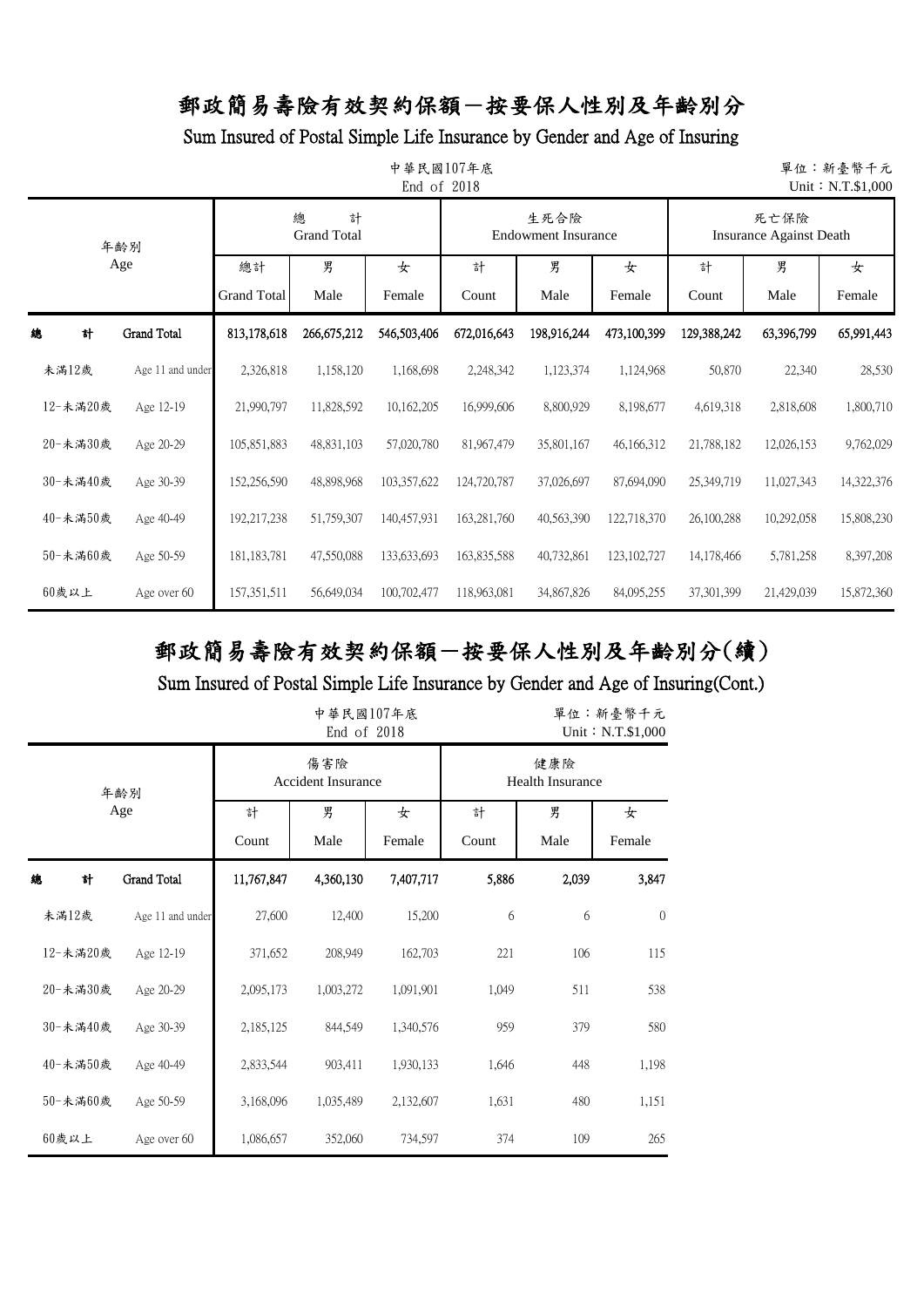Sum Insured of Postal Simple Life Insurance by Gender and Age of Insuring

|          | 中華民國106年底<br>單位:新臺幣千元<br>End of 2017<br>Unit: N.T.\$1,000 |                          |                              |             |             |                                    |              |                                        |            |             |  |  |  |  |
|----------|-----------------------------------------------------------|--------------------------|------------------------------|-------------|-------------|------------------------------------|--------------|----------------------------------------|------------|-------------|--|--|--|--|
|          | 年齢別                                                       |                          | 總<br>計<br><b>Grand Total</b> |             |             | 生死合險<br><b>Endowment Insurance</b> |              | 死亡保險<br><b>Insurance Against Death</b> |            |             |  |  |  |  |
| Age      |                                                           | 總計<br><b>Grand Total</b> | 男<br>Male                    | 女<br>Female | 計<br>Count  | 男<br>Male                          | 女<br>Female  | 計<br>Count                             | 男<br>Male  | 女<br>Female |  |  |  |  |
| 總<br>計   | Grand Total                                               | 903,915,597              | 291,382,728                  | 612,532,869 | 759,958,420 | 222,356,145                        | 537,602,275  | 129,650,332                            | 63,811,340 | 65,838,992  |  |  |  |  |
| 未満12歲    | Age 11 and under                                          | 2,680,033                | 1,308,609                    | 1,371,424   | 2,595,297   | 1,271,503                          | 1,323,794    | 51,930                                 | 22,200     | 29,730      |  |  |  |  |
| 12-未滿20歲 | Age 12-19                                                 | 23,575,829               | 12,602,408                   | 10,973,421  | 18,450,710  | 9,520,469                          | 8,930,241    | 4,687,902                              | 2,845,093  | 1,842,809   |  |  |  |  |
| 20-未滿30歲 | Age 20-29                                                 | 123,007,786              | 55,535,069                   | 67,472,717  | 98,356,791  | 42,140,696                         | 56,216,095   | 22,061,429                             | 12,167,419 | 9,894,010   |  |  |  |  |
| 30-未滿40歲 | Age 30-39                                                 | 177,370,608              | 55,413,951                   | 121,956,657 | 149,056,811 | 43,228,843                         | 105,827,968  | 25,654,303                             | 11,150,523 | 14,503,780  |  |  |  |  |
| 40-未滿50歲 | Age 40-49                                                 | 219,828,204              | 57,914,254                   | 161,913,950 | 189,904,057 | 46,443,954                         | 143,460,103  | 26,351,965                             | 10,393,171 | 15,958,794  |  |  |  |  |
| 50-未滿60歲 | Age 50-59                                                 | 198,923,700              | 51,678,625                   | 147,245,075 | 181,142,301 | 44,651,561                         | 136,490,740  | 13,991,933                             | 5,796,387  | 8,195,546   |  |  |  |  |
| 60歲以上    | Age over 60                                               | 158,529,437              | 56,929,812                   | 101,599,625 | 120,452,453 | 35,099,119                         | 85, 353, 334 | 36,850,870                             | 21,436,547 | 15,414,323  |  |  |  |  |

## 郵政簡易壽險有效契約保額-按要保人性別及年齡別分(續)

|          | 中華民國106年底<br>End of 2017 |            |                                  |             |            |                                |              |  |  |  |  |  |  |
|----------|--------------------------|------------|----------------------------------|-------------|------------|--------------------------------|--------------|--|--|--|--|--|--|
|          | 年齢別                      |            | 傷害險<br><b>Accident Insurance</b> |             |            | 健康險<br><b>Health Insurance</b> |              |  |  |  |  |  |  |
|          | Age                      | 計<br>Count | 男<br>Male                        | 女<br>Female | 計<br>Count | 男<br>Male                      | 女<br>Female  |  |  |  |  |  |  |
| 緿<br>計   | Grand Total              | 14,299,953 | 5,212,896                        | 9,087,057   | 6,892      | 2,347                          | 4,545        |  |  |  |  |  |  |
| 未滿12歲    | Age 11 and under         | 32,800     | 14,900                           | 17,900      | 6          | 6                              | $\mathbf{0}$ |  |  |  |  |  |  |
| 12-未滿20歲 | Age 12-19                | 436,925    | 236,711                          | 200,214     | 292        | 135                            | 157          |  |  |  |  |  |  |
| 20-未満30歳 | Age 20-29                | 2,588,279  | 1,226,350                        | 1,361,929   | 1,287      | 604                            | 683          |  |  |  |  |  |  |
| 30-未滿40歲 | Age 30-39                | 2,658,306  | 1,034,109                        | 1,624,197   | 1,188      | 476                            | 712          |  |  |  |  |  |  |
| 40-未滿50歲 | Age 40-49                | 3,570,205  | 1,076,608                        | 2,493,597   | 1,977      | 521                            | 1,456        |  |  |  |  |  |  |
| 50-未滿60歲 | Age 50-59                | 3,787,726  | 1,230,176                        | 2,557,550   | 1,740      | 501                            | 1,239        |  |  |  |  |  |  |
| 60歲以上    | Age over 60              | 1,225,712  | 394,042                          | 831,670     | 402        | 104                            | 298          |  |  |  |  |  |  |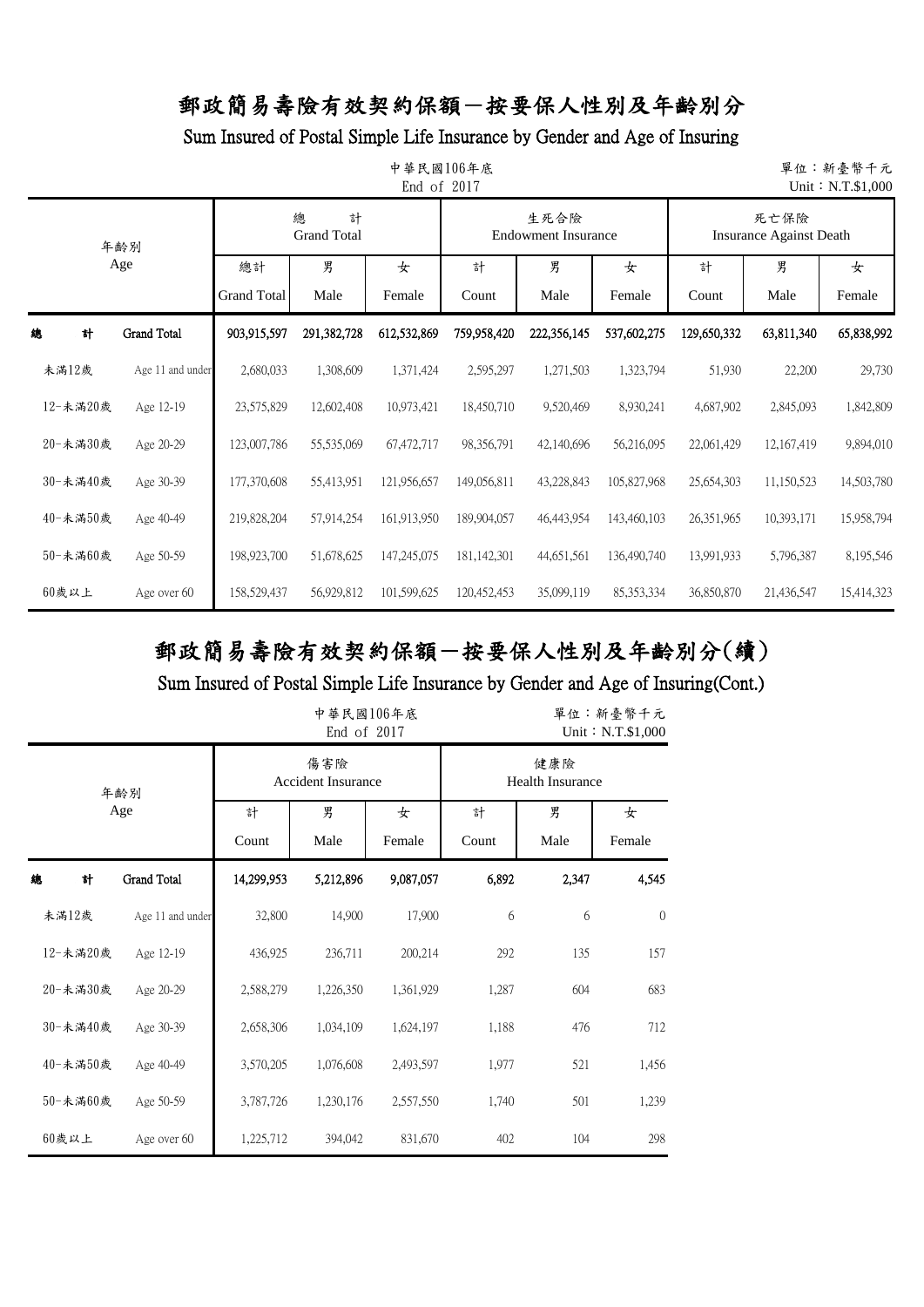Sum Insured of Postal Simple Life Insurance by Gender and Age of Insuring

|          | 中華民國105年底<br>單位:新臺幣千元<br>End of 2016<br>Unit: N.T.\$1,000 |                          |                              |             |               |                                    |             |                                        |            |             |  |  |  |  |
|----------|-----------------------------------------------------------|--------------------------|------------------------------|-------------|---------------|------------------------------------|-------------|----------------------------------------|------------|-------------|--|--|--|--|
|          | 年齡別                                                       |                          | 總<br>計<br><b>Grand Total</b> |             |               | 生死合險<br><b>Endowment Insurance</b> |             | 死亡保險<br><b>Insurance Against Death</b> |            |             |  |  |  |  |
| Age      |                                                           | 總計<br><b>Grand Total</b> | 男<br>Male                    | 女<br>Female | 計<br>Count    | 男<br>Male                          | 女<br>Female | 計<br>Count                             | 男<br>Male  | 女<br>Female |  |  |  |  |
| 計<br>總   | Grand Total                                               | 980,604,904              | 313,120,160                  | 667,484,744 | 831,984,076   | 242,201,756                        | 589,782,320 | 131,364,178                            | 64,734,582 | 66,629,596  |  |  |  |  |
| 未滿12歲    | Age 11 and under                                          | 2,980,078                | 1,417,160                    | 1,562,918   | 2,888,240     | 1,377,954                          | 1,510,286   | 52,230                                 | 22,200     | 30,030      |  |  |  |  |
| 12-未滿20歲 | Age 12-19                                                 | 25,351,299               | 13,414,647                   | 11,936,652  | 20,058,658    | 10,258,424                         | 9,800,234   | 4,793,425                              | 2,889,440  | 1,903,985   |  |  |  |  |
| 20-未滿30歲 | Age 20-29                                                 | 138,817,666              | 61,889,127                   | 76,928,539  | 113,274,570   | 48,068,452                         | 65,206,118  | 22,385,841                             | 12,324,487 | 10,061,354  |  |  |  |  |
| 30-未滿40歲 | Age 30-39                                                 | 198,297,623              | 60,813,594                   | 137,484,029 | 169, 107, 045 | 48,309,310                         | 120,797,735 | 25,994,126                             | 11,291,816 | 14,702,310  |  |  |  |  |
| 40-未滿50歲 | Age 40-49                                                 | 242,977,926              | 63,070,094                   | 179,907,832 | 211,649,707   | 51,190,827                         | 160,458,880 | 26,911,932                             | 10,614,303 | 16,297,629  |  |  |  |  |
| 50-未滿60歲 | Age 50-59                                                 | 212,921,200              | 55,268,848                   | 157,652,352 | 194, 302, 878 | 47,899,424                         | 146,403,454 | 14,097,412                             | 5,897,775  | 8,199,637   |  |  |  |  |
| $60$ 歲以上 | Age over 60                                               | 159,259,112              | 57,246,690                   | 102,012,422 | 120,702,978   | 35,097,365                         | 85,605,613  | 37,129,212                             | 21,694,561 | 15,434,651  |  |  |  |  |

## 郵政簡易壽險有效契約保額-按要保人性別及年齡別分(續)

|          |                  | 中華民國105年底<br>End of 2016               |                                  |            | 單位:新臺幣千元<br>Unit: N.T.\$1,000  |           |                |  |
|----------|------------------|----------------------------------------|----------------------------------|------------|--------------------------------|-----------|----------------|--|
|          | 年齢別              |                                        | 傷害險<br><b>Accident Insurance</b> |            | 健康險<br><b>Health Insurance</b> |           |                |  |
|          | Age              | 計<br>男<br>女<br>Male<br>Female<br>Count |                                  |            | 計<br>Count                     | 男<br>Male | 女<br>Female    |  |
| 計<br>緿   | Grand Total      | 17,248,861                             | 6,181,129                        | 11,067,732 | 7,789                          | 2,693     | 5,096          |  |
| 未滿12歲    | Age 11 and under | 39,600                                 | 17,000                           | 22,600     | 8                              | 6         | $\overline{2}$ |  |
| 12-未滿20歲 | Age 12-19        | 498,879                                | 266,635                          | 232,244    | 337                            | 148       | 189            |  |
| 20-未滿30歲 | Age 20-29        | 3,155,711                              | 1,495,426                        | 1,660,285  | 1,544                          | 762       | 782            |  |
| 30-未滿40歲 | Age 30-39        | 3,195,115                              | 1,211,947                        | 1,983,168  | 1,337                          | 521       | 816            |  |
| 40-未滿50歲 | Age 40-49        | 4,414,051                              | 1,264,385                        | 3,149,666  | 2,236                          | 579       | 1,657          |  |
| 50-未滿60歲 | Age 50-59        | 4,519,009                              | 1,471,082                        | 3,047,927  | 1,901                          | 567       | 1,334          |  |
| 60歲以上    | Age over 60      | 1,426,496                              | 454,654                          | 971,842    | 426                            | 110       | 316            |  |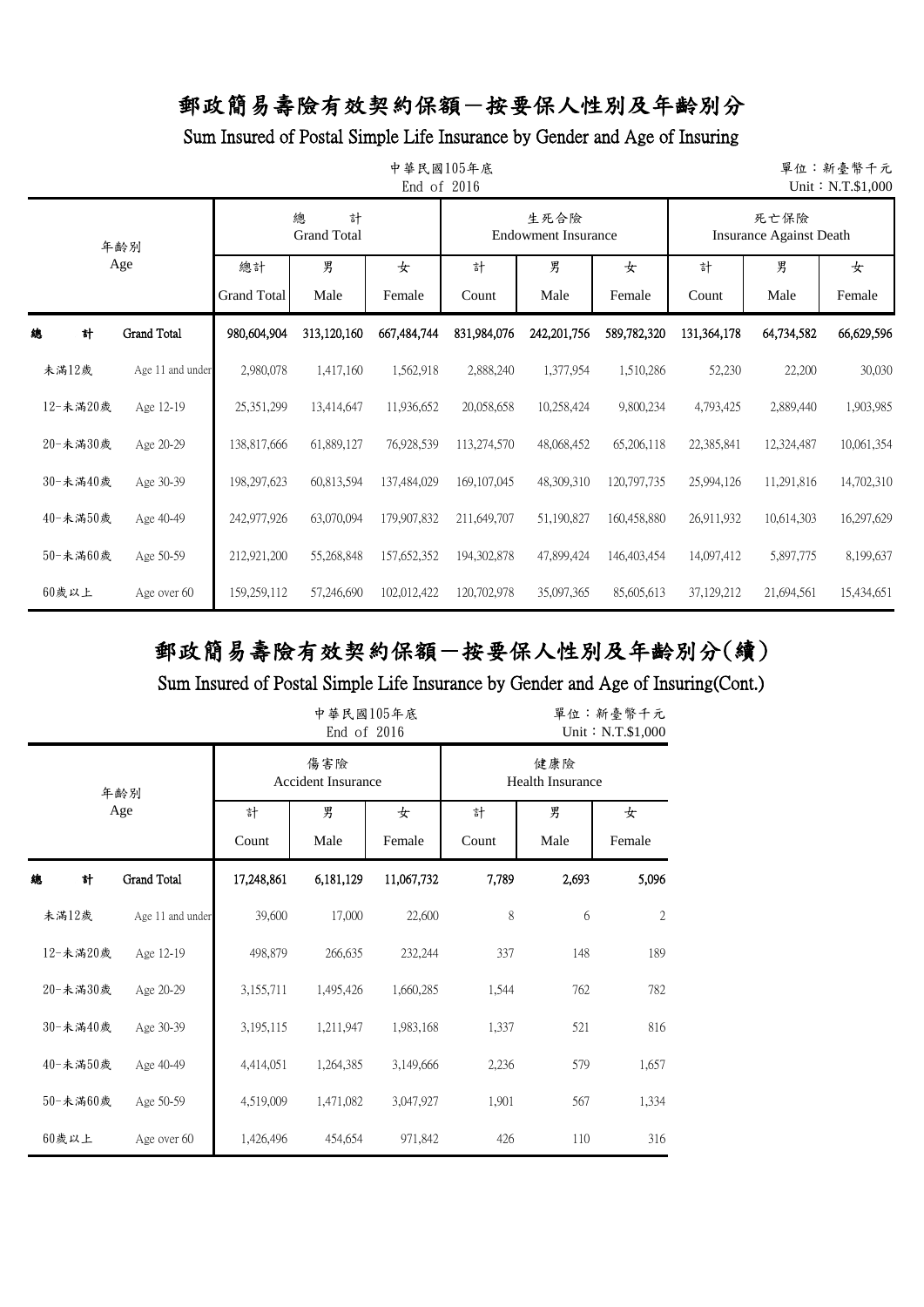Sum Insured of Postal Simple Life Insurance by Gender and Age of Insuring

|          | 中華民國104年底<br>單位:新臺幣千元<br>End of 2015<br>Unit: N.T.\$1,000 |                          |                              |               |               |                                    |             |                                        |            |             |  |  |  |  |
|----------|-----------------------------------------------------------|--------------------------|------------------------------|---------------|---------------|------------------------------------|-------------|----------------------------------------|------------|-------------|--|--|--|--|
|          | 年齡別                                                       |                          | 總<br>計<br><b>Grand Total</b> |               |               | 生死合險<br><b>Endowment Insurance</b> |             | 死亡保險<br><b>Insurance Against Death</b> |            |             |  |  |  |  |
|          | Age                                                       | 總計<br><b>Grand Total</b> | 男<br>Male                    | 女<br>Female   | 計<br>Count    | 男<br>Male                          | 女<br>Female | 男<br>計<br>Count<br>Male                |            | 女<br>Female |  |  |  |  |
| 計<br>總   | <b>Grand Total</b>                                        | 1,001,101,540            | 318,458,405                  | 682,643,135   | 850,548,039   | 246,791,989                        | 603,756,050 | 132,949,329                            | 65,391,533 | 67,557,796  |  |  |  |  |
| 未滿12歲    | Age 11 and under                                          | 3,173,135                | 1,476,335                    | 1,696,800     | 3,084,927     | 1,439,329                          | 1,645,598   | 51,430                                 | 21,200     | 30,230      |  |  |  |  |
| 12-未滿20歲 | Age 12-19                                                 | 25,820,393               | 13,598,111                   | 12,222,282    | 20,497,808    | 10,433,747                         | 10,064,061  | 4,817,324                              | 2,894,893  | 1,922,431   |  |  |  |  |
| 20-未満30歲 | Age 20-29                                                 | 146,772,851              | 64,340,286                   | 82,432,565    | 121,117,574   | 50,454,753                         | 70,662,821  | 22,499,435                             | 12,389,838 | 10,109,597  |  |  |  |  |
| 30-未滿40歲 | Age 30-39                                                 | 207,033,186              | 62,413,964                   | 144,619,222   | 177,595,401   | 49,860,604                         | 127,734,797 | 26,219,961                             | 11,354,631 | 14,865,330  |  |  |  |  |
| 40-未滿50歲 | Age 40-49                                                 | 252,259,400              | 64,984,127                   | 187, 275, 273 | 220, 235, 080 | 52,894,231                         | 167,340,849 | 27,398,491                             | 10,766,397 | 16,632,094  |  |  |  |  |
| 50-未滿60歲 | Age 50-59                                                 | 213,418,591              | 55,568,199                   | 157,850,392   | 194,429,830   | 48,047,916                         | 146,381,914 | 14,358,513                             | 6,005,341  | 8,353,172   |  |  |  |  |
| $60$ 歲以上 | Age over 60                                               | 152,623,984              | 56,077,383                   | 96,546,601    | 113,587,419   | 33,661,409                         | 79,926,010  | 37,604,175                             | 21,959,233 | 15,644,942  |  |  |  |  |

## 郵政簡易壽險有效契約保額-按要保人性別及年齡別分(續)

|          |                  |            | 中華民國104年底<br>End of 2015         |             |                                | 單位:新臺幣千元<br>Unit: N.T.\$1,000 |                |  |  |
|----------|------------------|------------|----------------------------------|-------------|--------------------------------|-------------------------------|----------------|--|--|
|          | 年齢別              |            | 傷害險<br><b>Accident Insurance</b> |             | 健康險<br><b>Health Insurance</b> |                               |                |  |  |
|          | Age              | 計<br>Count | 男<br>Male                        | 女<br>Female | 計<br>Count                     | 男<br>Male                     | 女<br>Female    |  |  |
| 緿<br>計   | Grand Total      | 17,595,668 | 6,271,892                        | 11,323,776  | 8,504                          | 2,991                         | 5,513          |  |  |
| 未滿12歲    | Age 11 and under | 36,770     | 15,800                           | 20,970      | 8                              | 6                             | $\overline{2}$ |  |  |
| 12-未滿20歲 | Age 12-19        | 504,900    | 269,312                          | 235,588     | 361                            | 159                           | 202            |  |  |
| 20-未満30歳 | Age 20-29        | 3,154,119  | 1,494,844                        | 1,659,275   | 1,723                          | 851                           | 872            |  |  |
| 30-未滿40歲 | Age 30-39        | 3,216,408  | 1,198,185                        | 2,018,223   | 1,416                          | 544                           | 872            |  |  |
| 40-未滿50歲 | Age 40-49        | 4,623,332  | 1,322,817                        | 3,300,515   | 2,497                          | 682                           | 1,815          |  |  |
| 50-未満60歲 | Age 50-59        | 4,628,204  | 1,514,317                        | 3,113,887   | 2,044                          | 625                           | 1,419          |  |  |
| 60歲以上    | Age over 60      | 1,431,935  | 456,617                          | 975,318     | 455                            | 124                           | 331            |  |  |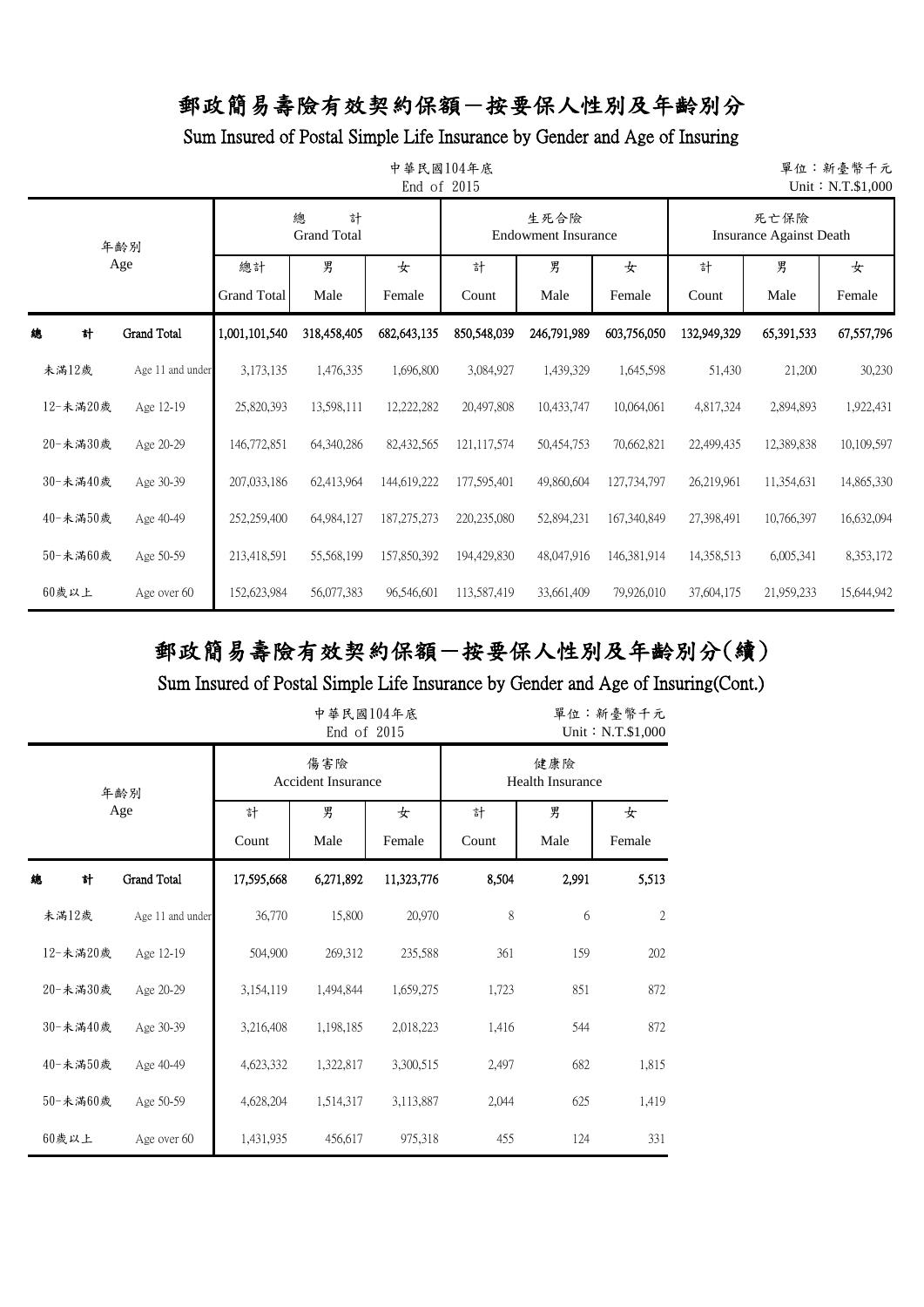Sum Insured of Postal Simple Life Insurance by Gender and Age of Insuring

|          | 中華民國103年底<br>單位:新臺幣千元<br>End of 2014<br>Unit: N.T.\$1,000 |                          |                              |             |               |                                    |             |                                        |            |             |  |  |  |  |
|----------|-----------------------------------------------------------|--------------------------|------------------------------|-------------|---------------|------------------------------------|-------------|----------------------------------------|------------|-------------|--|--|--|--|
|          | 年齢別                                                       |                          | 總<br>計<br><b>Grand Total</b> |             |               | 生死合險<br><b>Endowment Insurance</b> |             | 死亡保險<br><b>Insurance Against Death</b> |            |             |  |  |  |  |
|          | Age                                                       | 總計<br><b>Grand Total</b> | 男<br>Male                    | 女<br>Female | 計<br>Count    | 男<br>Male                          | 女<br>Female | 男<br>計<br>Count<br>Male                |            | 女<br>Female |  |  |  |  |
| 計<br>總   | Grand Total                                               | 1,011,056,950            | 319,409,961                  | 691,646,989 | 859,483,395   | 247, 262, 732                      | 612,220,663 | 134,391,404                            | 66,116,410 | 68,274,994  |  |  |  |  |
| 未満12歲    | Age 11 and under                                          | 3,892,273                | 1,778,917                    | 2,113,356   | 3,794,267     | 1,738,811                          | 2,055,456   | 53,730                                 | 22,200     | 31,530      |  |  |  |  |
| 12-未滿20歲 | Age 12-19                                                 | 25,371,615               | 13,299,803                   | 12,071,812  | 20,126,567    | 10,164,473                         | 9,962,094   | 4,784,186                              | 2,880,286  | 1,903,900   |  |  |  |  |
| 20-未滿30歲 | Age 20-29                                                 | 150,948,503              | 64,138,866                   | 86,809,637  | 125,313,117   | 50,342,961                         | 74,970,156  | 22,813,370                             | 12,481,584 | 10,331,786  |  |  |  |  |
| 30-未滿40歲 | Age 30-39                                                 | 213,838,005              | 63,079,316                   | 150,758,689 | 184, 253, 338 | 50,501,193                         | 133,752,145 | 26,488,886                             | 11,445,471 | 15,043,415  |  |  |  |  |
| 40-未滿50歲 | Age 40-49                                                 | 259,983,576              | 66,867,755                   | 193,115,821 | 227,517,986   | 54,591,040                         | 172,926,946 | 27,733,721                             | 10,925,717 | 16,808,004  |  |  |  |  |
| 50-未滿60歲 | Age 50-59                                                 | 210,583,501              | 55,236,839                   | 155,346,662 | 191,482,359   | 47,611,688                         | 143,870,671 | 14,518,836                             | 6,126,891  | 8,391,945   |  |  |  |  |
| 60歲以上    | Age over 60                                               | 146,439,477              | 55,008,465                   | 91,431,012  | 106,995,761   | 32,312,566                         | 74,683,195  | 37,998,675                             | 22,234,261 | 15,764,414  |  |  |  |  |

## 郵政簡易壽險有效契約保額-按要保人性別及年齡別分(續)

|          |                  |            | 中華民國103年底<br>End of 2014         |             |            | 單位:新臺幣千元<br>Unit: N.T.\$1,000  |             |  |  |
|----------|------------------|------------|----------------------------------|-------------|------------|--------------------------------|-------------|--|--|
|          | 年齢別              |            | 傷害險<br><b>Accident Insurance</b> |             |            | 健康險<br><b>Health Insurance</b> |             |  |  |
|          | Age              | 計<br>Count | 男<br>Male                        | 女<br>Female | 計<br>Count | 男<br>Male                      | 女<br>Female |  |  |
| 總<br>計   | Grand Total      | 17,173,865 | 6,027,935                        | 11,145,930  | 8,286      | 2,884                          | 5,402       |  |  |
| 未滿12歲    | Age 11 and under | 44,270     | 17,900                           | 26,370      | 6          | 6                              |             |  |  |
| 12-未滿20歲 | Age 12-19        | 460,523    | 254,888                          | 205,635     | 339        | 156                            | 183         |  |  |
| 20-未満30歲 | Age 20-29        | 2,820,359  | 1,313,491                        | 1,506,868   | 1,657      | 830                            | 827         |  |  |
| 30-未滿40歲 | Age 30-39        | 3,094,362  | 1,132,128                        | 1,962,234   | 1,419      | 524                            | 895         |  |  |
| 40-未滿50歲 | Age 40-49        | 4,729,374  | 1,350,327                        | 3,379,047   | 2,495      | 671                            | 1,824       |  |  |
| 50-未満60歲 | Age 50-59        | 4,580,376  | 1,497,685                        | 3,082,691   | 1,930      | 575                            | 1,355       |  |  |
| 60歲以上    | Age over 60      | 1,444,601  | 461,516                          | 983,085     | 440        | 122                            | 318         |  |  |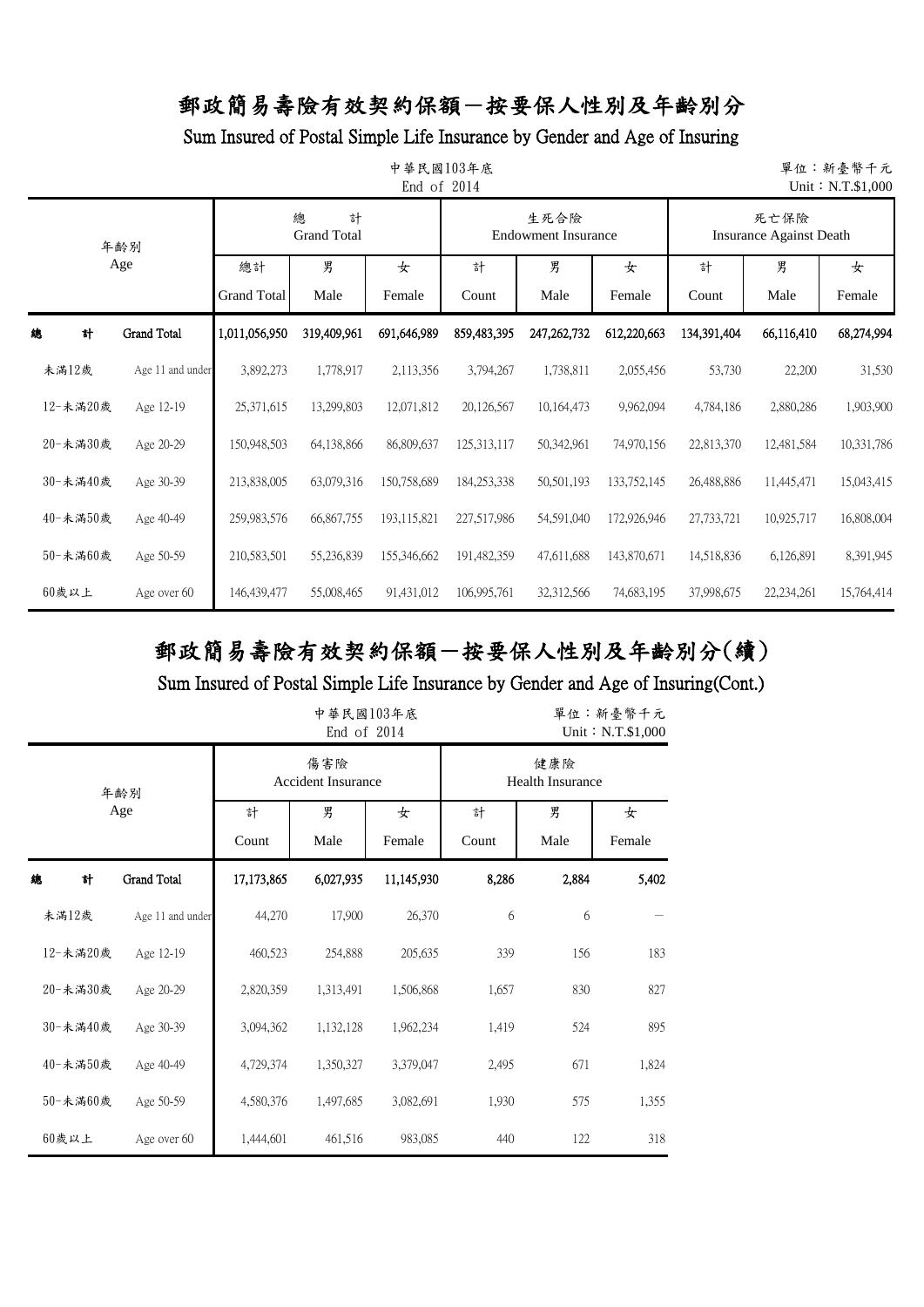Sum Insured of Postal Simple Life Insurance by Gender and Age of Insuring

|          | 中華民國102年底<br>單位:新臺幣千元<br>End of 2013<br>Unit: N.T.\$1,000 |                          |                              |               |              |                                    |             |                                        |            |             |  |  |  |  |
|----------|-----------------------------------------------------------|--------------------------|------------------------------|---------------|--------------|------------------------------------|-------------|----------------------------------------|------------|-------------|--|--|--|--|
|          | 年齢別                                                       |                          | 總<br>計<br><b>Grand Total</b> |               |              | 生死合險<br><b>Endowment Insurance</b> |             | 死亡保險<br><b>Insurance Against Death</b> |            |             |  |  |  |  |
|          | Age                                                       | 總計<br><b>Grand Total</b> | 男<br>Male                    | 女<br>Female   | 計<br>Count   | 男<br>Male                          | 女<br>Female | 男<br>計<br>Count<br>Male                |            | 女<br>Female |  |  |  |  |
| 總<br>計   | Grand Total                                               | 995,892,756              | 316,401,941                  | 679,490,815   | 834,899,836  | 240,681,096                        | 594,218,740 | 141,631,532                            | 69,004,163 | 72,627,369  |  |  |  |  |
| 未満12歲    | Age 11 and under                                          | 4,806,158                | 2,187,182                    | 2,618,976     | 4,700,381    | 2,140,325                          | 2,560,056   | 52,000                                 | 23,770     | 28,230      |  |  |  |  |
| 12-未滿20歲 | Age 12-19                                                 | 24,880,221               | 12,914,965                   | 11,965,256    | 19,414,440   | 9,709,712                          | 9,704,728   | 4,972,810                              | 2,938,627  | 2,034,183   |  |  |  |  |
| 20-未滿30歲 | Age 20-29                                                 | 151,844,234              | 62,919,998                   | 88,924,236    | 123,905,802  | 48,375,790                         | 75,530,012  | 24,819,887                             | 13,130,167 | 11,689,720  |  |  |  |  |
| 30-未滿40歲 | Age 30-39                                                 | 215,176,970              | 62,589,334                   | 152,587,636   | 183,750,626  | 49,428,003                         | 134,322,623 | 28,021,371                             | 11,948,599 | 16,072,772  |  |  |  |  |
| 40-未滿50歲 | Age 40-49                                                 | 260,432,476              | 68,021,102                   | 192,411,374   | 225,753,968  | 54,921,740                         | 170,832,228 | 29,112,173                             | 11,504,066 | 17,608,107  |  |  |  |  |
| 50-未滿60歲 | Age 50-59                                                 | 201,472,379              | 54,272,597                   | 147, 199, 782 | 180,203,304  | 45,695,129                         | 134,508,175 | 16,083,290                             | 6,877,547  | 9,205,743   |  |  |  |  |
| 60歲以上    | Age over 60                                               | 137,280,318              | 53,496,763                   | 83,783,555    | 97, 171, 315 | 30,410,397                         | 66,760,918  | 38,570,001                             | 22,581,387 | 15,988,614  |  |  |  |  |

## 郵政簡易壽險有效契約保額-按要保人性別及年齡別分(續)

|          |                    |            | 中華民國102年底<br>End of 2013  |             |                                | 單位:新臺幣千元<br>Unit: N.T.\$1,000 |             |  |
|----------|--------------------|------------|---------------------------|-------------|--------------------------------|-------------------------------|-------------|--|
|          | 年齢別                |            | 傷害險<br>Accident Insurance |             | 健康險<br><b>Health Insurance</b> |                               |             |  |
|          | Age                | 計<br>Count | 男<br>Male                 | 女<br>Female | 計<br>Count                     | 男<br>Male                     | 女<br>Female |  |
| 總<br>計   | <b>Grand Total</b> | 19,353,464 | 6,713,955                 | 12,639,509  | 7,924                          | 2,727                         | 5,197       |  |
| 未滿12歲    | Age 11 and under   | 53,770     | 23,080                    | 30,690      | 7                              | 7                             |             |  |
| 12-未滿20歲 | Age 12-19          | 492,651    | 266,485                   | 226,166     | 320                            | 141                           | 179         |  |
| 20-未滿30歲 | Age 20-29          | 3,116,977  | 1,413,276                 | 1,703,701   | 1,568                          | 765                           | 803         |  |
| 30-未滿40歲 | Age 30-39          | 3,403,561  | 1,212,225                 | 2,191,336   | 1,412                          | 507                           | 905         |  |
| 40-未滿50歲 | Age 40-49          | 5,563,977  | 1,594,664                 | 3,969,313   | 2,358                          | 632                           | 1,726       |  |
| 50-未滿60歲 | Age 50-59          | 5,183,938  | 1,699,361                 | 3,484,577   | 1,847                          | 560                           | 1,287       |  |
| 60歲以上    | Age over 60        | 1,538,590  | 504,864                   | 1,033,726   | 412                            | 115                           | 297         |  |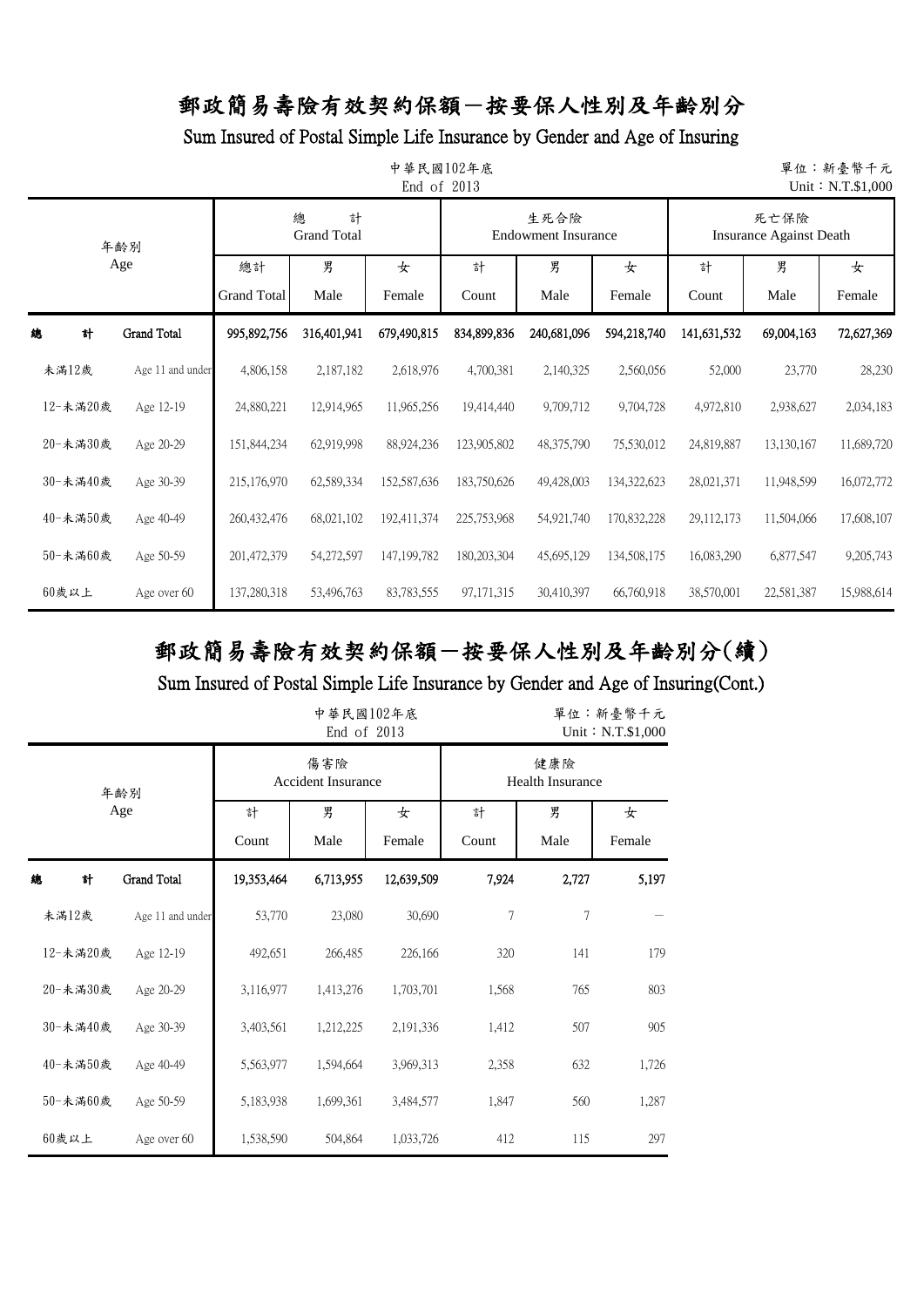Sum Insured of Postal Simple Life Insurance by Gender and Age of Insuring

|          | 中華民國101年底<br>單位:新臺幣千元<br>End of 2012<br>Unit: N.T.\$1,000 |                    |                              |             |               |                                    |             |             |                                        |            |  |  |  |  |
|----------|-----------------------------------------------------------|--------------------|------------------------------|-------------|---------------|------------------------------------|-------------|-------------|----------------------------------------|------------|--|--|--|--|
|          | 年齢別                                                       |                    | 總<br>計<br><b>Grand Total</b> |             |               | 生死合險<br><b>Endowment Insurance</b> |             |             | 死亡保險<br><b>Insurance Against Death</b> |            |  |  |  |  |
|          | Age                                                       | 總計                 | 男                            | 女           | 計             | 男                                  | 女           | 計           | 男                                      | 女          |  |  |  |  |
|          |                                                           | <b>Grand Total</b> | Male                         | Female      | Count         | Male                               | Female      | Count       | Male                                   | Female     |  |  |  |  |
| 計<br>總   | <b>Grand Total</b>                                        | 953,277,546        | 306,055,490                  | 647,222,056 | 795,058,218   | 231,019,990                        | 564,038,228 | 138,805,281 | 68,262,880                             | 70,542,401 |  |  |  |  |
| 未滿12歲    | Age 11 and under                                          | 4,953,618          | 2,237,943                    | 2,715,675   | 4,846,799     | 2,191,754                          | 2,655,045   | 45,300      | 20,270                                 | 25,030     |  |  |  |  |
| 12-未滿20歲 | Age 12-19                                                 | 24, 267, 435       | 12,566,296                   | 11,701,139  | 18,973,132    | 9,409,139                          | 9,563,993   | 4,795,158   | 2,893,433                              | 1,901,725  |  |  |  |  |
| 20-未滿30歲 | Age 20-29                                                 | 148,022,194        | 61,050,335                   | 86,971,859  | 121,113,260   | 46,616,521                         | 74,496,739  | 23,766,930  | 13,019,703                             | 10,747,227 |  |  |  |  |
| 30-未滿40歲 | Age 30-39                                                 | 207,769,888        | 60, 207, 143                 | 147,562,745 | 177, 161, 557 | 47,265,077                         | 129,896,480 | 27,198,414  | 11,729,379                             | 15,469,035 |  |  |  |  |
| 40-未滿50歲 | Age 40-49                                                 | 253,462,815        | 66,812,959                   | 186,649,856 | 218,879,632   | 53,790,033                         | 165,089,599 | 28,806,108  | 11,378,537                             | 17,427,571 |  |  |  |  |
| 50-未滿60歲 | Age 50-59                                                 | 186,793,902        | 51,564,134                   | 135,229,768 | 166, 322, 247 | 43,299,268                         | 123,022,979 | 15,378,785  | 6,553,977                              | 8,824,808  |  |  |  |  |
| $60$ 歲以上 | Age over 60                                               | 128,007,694        | 51,616,680                   | 76,391,014  | 87,761,591    | 28,448,198                         | 59,313,393  | 38,814,586  | 22,667,581                             | 16,147,005 |  |  |  |  |

## 郵政簡易壽險有效契約保額-按要保人性別及年齡別分(續)

|          |                  | 中華民國101年底<br>單位:新臺幣千元<br>End of 2012<br>Unit: N.T.\$1,000 |                                  |             |                                |        |       |  |  |  |
|----------|------------------|-----------------------------------------------------------|----------------------------------|-------------|--------------------------------|--------|-------|--|--|--|
|          | 年齢別              |                                                           | 傷害險<br><b>Accident Insurance</b> |             | 健康險<br><b>Health Insurance</b> |        |       |  |  |  |
|          | Age              | 計                                                         | 男                                | 女           | 計                              | 男<br>女 |       |  |  |  |
|          |                  | Count                                                     | Male                             | Female      | Count<br>Male<br>Female        |        |       |  |  |  |
| 總<br>計   | Grand Total      | 19,406,933                                                | 6,770,174                        | 12,636,759  | 7,114                          | 2,446  | 4,668 |  |  |  |
| 未滿12歲    | Age 11 and under | 61,513                                                    | 25,913                           | 35,600      | 6                              | 6      |       |  |  |  |
| 12-未滿20歲 | Age 12-19        | 498,866                                                   | 263,604                          | 235,262     | 279                            | 120    | 159   |  |  |  |
| 20-未滿30歲 | Age 20-29        | 3,140,594                                                 | 1,413,440                        | 1,727,154   | 1,410                          | 671    | 739   |  |  |  |
| 30-未滿40歲 | Age 30-39        | 3,408,653                                                 | 1,212,234                        | 2,196,419   | 1,264                          | 453    | 811   |  |  |  |
| 40-未滿50歲 | Age 40-49        | 5,774,929                                                 | 1,643,814                        | 4, 131, 115 | 2,146                          | 575    | 1,571 |  |  |  |
| 50-未滿60歲 | Age 50-59        | 5,091,230                                                 | 1,710,372                        | 3,380,858   | 1,640                          | 517    | 1,123 |  |  |  |
| 60歲以上    | Age over 60      | 1,431,148                                                 | 500,797                          | 930,351     | 369                            | 104    | 265   |  |  |  |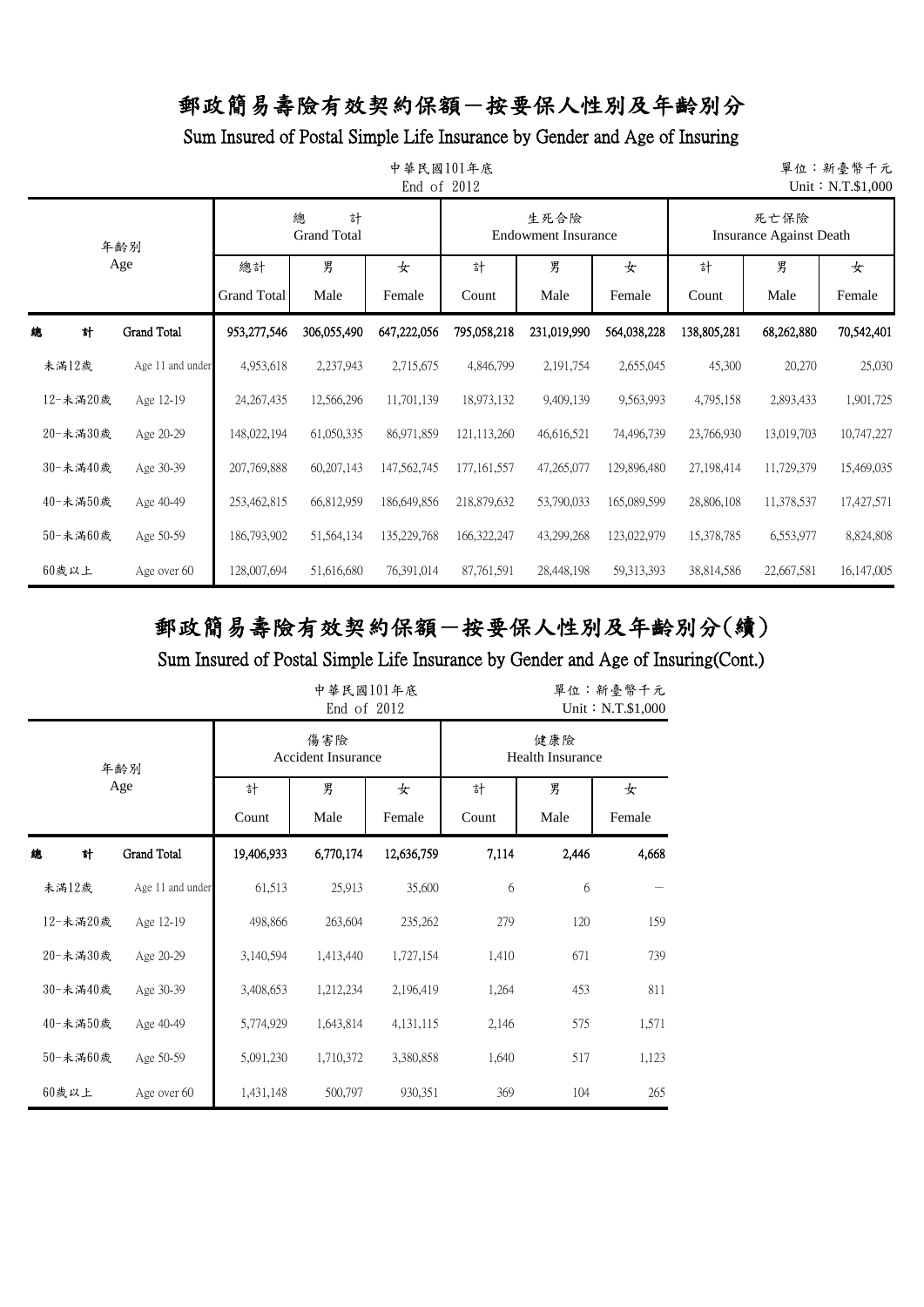Sum Insured of Postal Simple Life Insurance by Gender and Age of Insuring

|     | 中華民國100年底<br>單位:新臺幣千元<br>End of 2011<br>Unit: N.T.\$1,000 |                    |             |                              |             |               |                                    |             |                                        |            |            |  |  |  |
|-----|-----------------------------------------------------------|--------------------|-------------|------------------------------|-------------|---------------|------------------------------------|-------------|----------------------------------------|------------|------------|--|--|--|
|     |                                                           | 年齢別                |             | 總<br>計<br><b>Grand Total</b> |             |               | 生死合險<br><b>Endowment Insurance</b> |             | 死亡保險<br><b>Insurance Against Death</b> |            |            |  |  |  |
| Age |                                                           | 總計                 | 男           | 女                            | 計           | 男             | 女                                  | 計           | 男                                      | 女          |            |  |  |  |
|     |                                                           | <b>Grand Total</b> | Male        | Female                       | Count       | Male          | Female                             | Count       | Male                                   | Female     |            |  |  |  |
| 總   | 計                                                         | <b>Grand Total</b> | 896,074,283 | 293,350,652                  | 602,723,631 | 741,620,266   | 219,537,912                        | 522,082,354 | 135,951,428                            | 67,354,825 | 68,596,603 |  |  |  |
|     | 未滿12歲                                                     | Age 11 and under   | 4,995,551   | 2,225,563                    | 2,769,988   | 4,882,568     | 2,177,030                          | 2,705,538   | 45,000                                 | 18,770     | 26,230     |  |  |  |
|     | 12-未滿20歲                                                  | Age 12-19          | 22,298,611  | 11,605,873                   | 10,692,738  | 17,261,849    | 8,566,937                          | 8,694,912   | 4,597,889                              | 2,811,944  | 1,785,945  |  |  |  |
|     | 20-未滿30歲                                                  | Age 20-29          | 130,638,426 | 53,150,051                   | 77,488,375  | 105,316,993   | 39, 533, 473                       | 65,783,520  | 22,755,344                             | 12,503,454 | 10,251,890 |  |  |  |
|     | 30-未滿40歲                                                  | Age 30-39          | 180,850,542 | 52,477,559                   | 128,372,983 | 151,868,668   | 40,199,533                         | 111,669,135 | 26,098,186                             | 11,290,080 | 14,808,106 |  |  |  |
|     | 40-未滿50歲                                                  | Age 40-49          | 221,400,595 | 60,620,260                   | 160,780,335 | 188, 865, 546 | 48,169,916                         | 140,695,630 | 27,355,726                             | 10,930,554 | 16,425,172 |  |  |  |
|     | 50-未滿60歲                                                  | Age 50-59          | 149,486,555 | 43,844,221                   | 105,642,334 | 132,359,103   | 36,700,677                         | 95,658,426  | 12,839,239                             | 5,639,665  | 7,199,574  |  |  |  |
|     | $60$ 歲以上                                                  | Age over 60        | 186,404,003 | 69,427,125                   | 116,976,878 | 141,065,539   | 44,190,346                         | 96,875,193  | 42,260,044                             | 24,160,358 | 18,099,686 |  |  |  |

## 郵政簡易壽險有效契約保額-按要保人性別及年齡別分(續)

|          |                  |            | 中華民國100年底<br>End of 2011         |            | 單位:新臺幣千元<br>Unit: N.T.\$1,000 |                         |       |  |  |
|----------|------------------|------------|----------------------------------|------------|-------------------------------|-------------------------|-------|--|--|
|          | 年齢別              |            | 傷害險<br><b>Accident Insurance</b> |            |                               | 健康險<br>Health Insurance |       |  |  |
|          | Age              | 計          | 男                                | 女          | 計                             | 男<br>女                  |       |  |  |
|          |                  | Count      | Male                             | Female     | Count                         | Male<br>Female          |       |  |  |
| 總<br>計   | Grand Total      | 18,497,468 | 6,456,151                        | 12,041,317 | 5,121                         | 1,764                   | 3,357 |  |  |
| 未滿12歲    | Age 11 and under | 67,983     | 29,763                           | 38,220     |                               |                         |       |  |  |
| 12-未滿20歲 | Age 12-19        | 438,726    | 226,931                          | 211,795    | 147                           | 61                      | 86    |  |  |
| 20-未滿30歲 | Age 20-29        | 2,565,334  | 1,112,752                        | 1,452,582  | 755                           | 372                     | 383   |  |  |
| 30-未滿40歲 | Age 30-39        | 2,882,982  | 987,723                          | 1,895,259  | 706                           | 223                     | 483   |  |  |
| 40-未滿50歲 | Age 40-49        | 5,178,149  | 1,519,448                        | 3,658,701  | 1,174                         | 342                     | 832   |  |  |
| 50-未滿60歲 | Age 50-59        | 4,287,321  | 1,503,600                        | 2,783,721  | 892                           | 279                     | 613   |  |  |
| $60$ 歲以上 | Age over 60      | 3,076,973  | 1,075,934                        | 2,001,039  | 1,447                         | 487                     | 960   |  |  |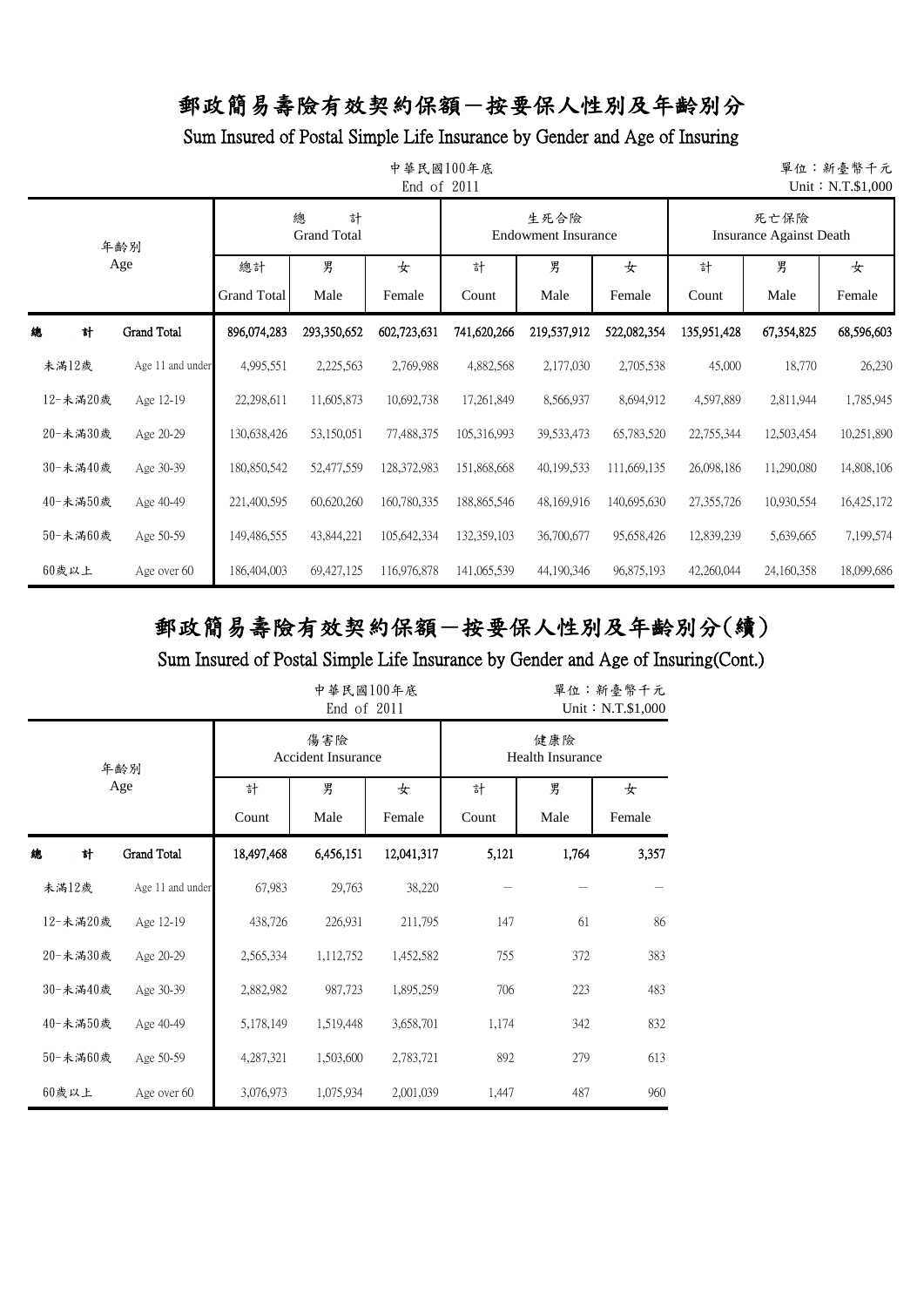Sum Insured of Postal Simple Life Insurance by Gender and Age of Insuring

|   | 中華民國<br>99年底<br>單位:新臺幣千元<br>End of 2010<br>Unit: N.T.\$1,000 |                    |                    |                              |             |             |                                    |             |                                        |            |              |  |  |  |
|---|--------------------------------------------------------------|--------------------|--------------------|------------------------------|-------------|-------------|------------------------------------|-------------|----------------------------------------|------------|--------------|--|--|--|
|   |                                                              | 年齢別                |                    | 總<br>計<br><b>Grand Total</b> |             |             | 生死合險<br><b>Endowment Insurance</b> |             | 死亡保險<br><b>Insurance Against Death</b> |            |              |  |  |  |
|   | Age                                                          |                    | 總計                 | 男                            | 女           | 計           | 男                                  | 女           | 計                                      | 男          | 女            |  |  |  |
|   |                                                              |                    | <b>Grand Total</b> | Male                         | Female      | Count       | Male                               | Female      | Count                                  | Male       | Female       |  |  |  |
| 總 | 計                                                            | <b>Grand Total</b> | 879,562,419        | 291,844,859                  | 587,717,560 | 730,155,982 | 219,897,333                        | 510,258,649 | 130,245,502                            | 65,275,060 | 64,970,442   |  |  |  |
|   | 未満12歲                                                        | Age 11 and under   | 5,508,593          | 2,447,013                    | 3,061,580   | 5,365,239   | 2,385,783                          | 2,979,456   | 41,500                                 | 15,770     | 25,730       |  |  |  |
|   | 12-未滿20歲                                                     | Age 12-19          | 23,894,211         | 12,375,708                   | 11,518,503  | 18,765,477  | 9,278,937                          | 9,486,540   | 4,575,871                              | 2,809,084  | 1,766,787    |  |  |  |
|   | 20-未滿30歲                                                     | Age 20-29          | 143,784,095        | 57,546,603                   | 86,237,492  | 118,341,687 | 43,866,287                         | 74,475,400  | 22,378,811                             | 12,358,264 | 10,020,547   |  |  |  |
|   | 30-未滿40歲                                                     | Age 30-39          | 193,269,992        | 55,654,173                   | 137,615,819 | 164,017,249 | 43,344,409                         | 120,672,840 | 25,837,567                             | 11,194,555 | 14,643,012   |  |  |  |
|   | 40-未滿50歲                                                     | Age 40-49          | 241,889,131        | 66,931,634                   | 174,957,497 | 208,729,947 | 54,290,692                         | 154,439,255 | 26,970,865                             | 10,806,648 | 16, 164, 217 |  |  |  |
|   | 50-未滿60歲                                                     | Age 50-59          | 156,810,658        | 47,061,379                   | 109,749,279 | 140,206,592 | 40,157,620                         | 100,048,972 | 12,007,566                             | 5,302,894  | 6,704,672    |  |  |  |
|   | $60$ 歲以上                                                     | Age over 60        | 114,405,739        | 49,828,349                   | 64,577,390  | 74,729,791  | 26,573,605                         | 48,156,186  | 38,433,322                             | 22,787,845 | 15,645,477   |  |  |  |

## 郵政簡易壽險有效契約保額-按要保人性別及年齡別分(續)

|          |   | 單位:新臺幣千元<br>Unit: N.T.\$1,000 |            |                                  |            |                                |     |       |  |
|----------|---|-------------------------------|------------|----------------------------------|------------|--------------------------------|-----|-------|--|
|          |   | 年齢別                           |            | 傷害險<br><b>Accident Insurance</b> |            | 健康險<br><b>Health Insurance</b> |     |       |  |
|          |   | Age                           | 計          | 男                                | 女          | 計                              | 男   | 女     |  |
|          |   |                               | Count      | Male                             | Female     | Count<br>Male<br>Female        |     |       |  |
| 總        | 計 | <b>Grand Total</b>            | 19,158,522 | 6,671,663                        | 12,486,859 | 2,413                          | 803 | 1,610 |  |
| 未滿12歲    |   | Age 11 and under              | 101,854    | 45,460                           | 56,394     |                                |     |       |  |
| 12-未滿20歲 |   | Age 12-19                     | 552,771    | 287,648                          | 265,123    | 92                             | 39  | 53    |  |
| 20-未滿30歲 |   | Age 20-29                     | 3,063,173  | 1,321,861                        | 1,741,312  | 424                            | 191 | 233   |  |
| 30-未滿40歲 |   | Age 30-39                     | 3,414,682  | 1,115,042                        | 2,299,640  | 494                            | 167 | 327   |  |
| 40-未滿50歲 |   | Age 40-49                     | 6,187,555  | 1,834,080                        | 4,353,475  | 764                            | 214 | 550   |  |
| 50-未滿60歲 |   | Age 50-59                     | 4,595,956  | 1,600,692                        | 2,995,264  | 544                            | 173 | 371   |  |
| $60$ 歲以上 |   | Age over 60                   | 1,242,531  | 466,880                          | 775,651    | 95                             | 19  | 76    |  |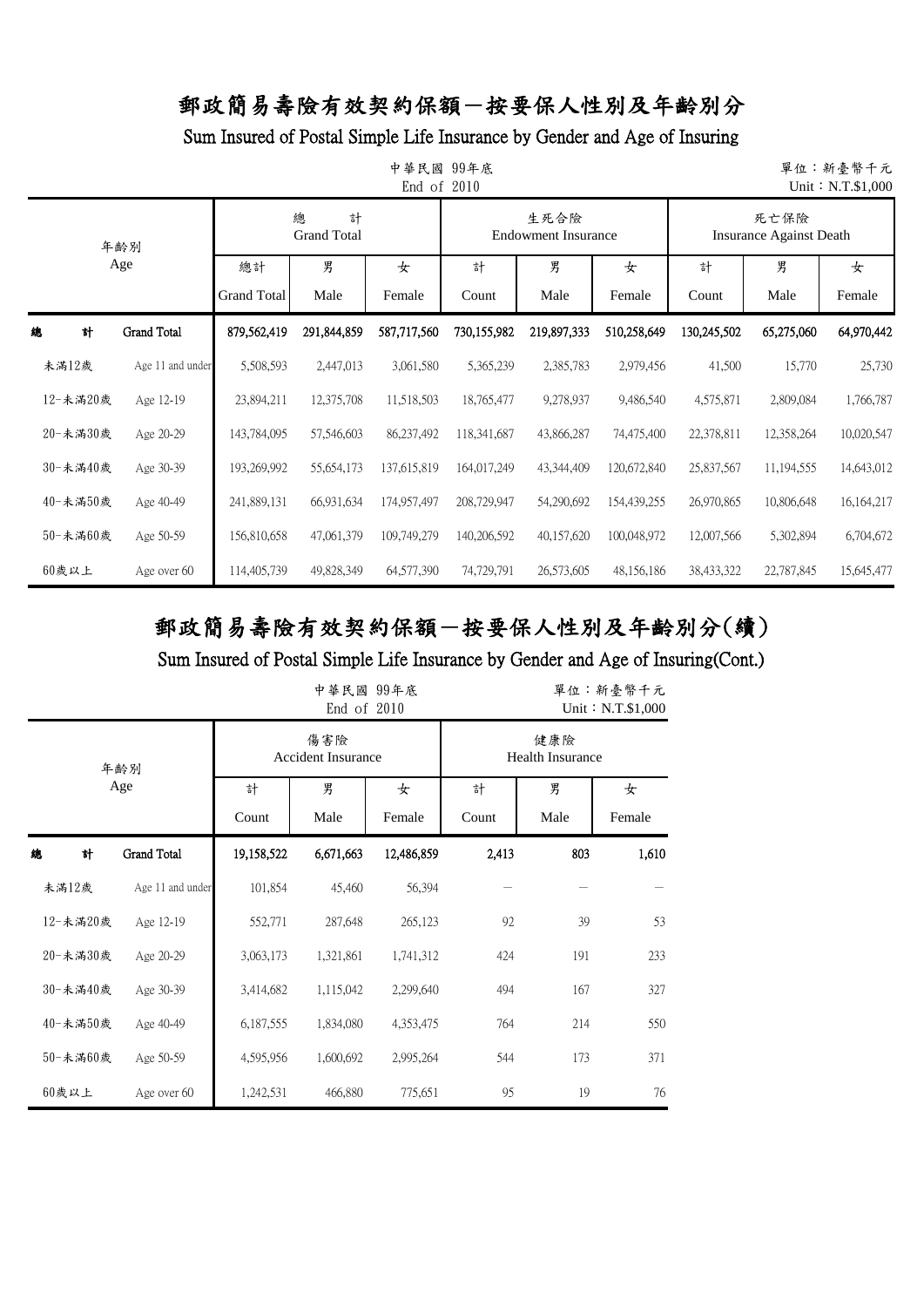Sum Insured of Postal Simple Life Insurance by Gender and Age of Insuring

| 中華民國 98年底<br>單位:新臺幣千元<br>End of 2009<br>Unit: N.T.\$1,000 |                    |                    |                         |               |             |                            |             |  |
|-----------------------------------------------------------|--------------------|--------------------|-------------------------|---------------|-------------|----------------------------|-------------|--|
|                                                           |                    | 總                  | <b>Grand Total</b><br>計 |               | 生死合險        | <b>Endowment Insurance</b> |             |  |
| 年齢別<br>Age                                                |                    | 總計                 | 男                       | 女             | 計           | 男                          | 女           |  |
|                                                           |                    | <b>Grand Total</b> | Male                    | Female        | Count       | Male                       | Female      |  |
| 計<br>總                                                    | <b>Grand Total</b> | 868,214,716        | 290,805,333             | 577,409,383   | 719,563,068 | 219,011,892                | 500,551,176 |  |
| 未滿12歲                                                     | Age 11 and under   | 6,095,894          | 2,698,801               | 3,397,093     | 5,940,512   | 2,631,174                  | 3,309,338   |  |
| 12-未滿20歲                                                  | Age 12-19          | 24,421,130         | 12,616,769              | 11,804,361    | 19,304,613  | 9,509,291                  | 9,795,322   |  |
| 20-未滿30歲                                                  | Age 20-29          | 143,592,664        | 56,742,009              | 86,850,655    | 118,454,151 | 43,222,583                 | 75,231,568  |  |
| 30-未滿40歲                                                  | Age 30-39          | 191,895,798        | 55, 342, 374            | 136,553,424   | 162,713,383 | 43,025,001                 | 119,688,382 |  |
| 40-未滿50歲                                                  | Age 40-49          | 243,609,729        | 68,488,661              | 175, 121, 068 | 210,715,876 | 55,913,616                 | 154,802,260 |  |
| 50-未滿60歲                                                  | Age 50-59          | 148,905,389        | 45,888,695              | 103,016,694   | 132,614,877 | 39,113,465                 | 93,501,412  |  |
| $60$ 歲以上                                                  | Age over 60        | 109,694,112        | 49,028,024              | 60,666,088    | 69,819,656  | 25,596,762                 | 44,222,894  |  |

# 郵政簡易壽險有效契約保額-按要保人性別及年齡別分(續)

| 中華民國 98年底<br>單位:新臺幣千元<br>End of 2009<br>Unit: $N.T.$ \$1,000 |                  |             |                                |            |            |                           |            |  |  |
|--------------------------------------------------------------|------------------|-------------|--------------------------------|------------|------------|---------------------------|------------|--|--|
|                                                              |                  | 死亡保險        | <b>Insurance Against Death</b> |            | 傷害險        | <b>Accident Insurance</b> |            |  |  |
| 年齢別<br>Age                                                   |                  | 計           | 男                              | 女          | 計          | 合計                        | 女          |  |  |
|                                                              |                  | Count       | Male                           | Female     | Count      | Total                     | Female     |  |  |
| 總<br>計                                                       | Grand Total      | 130,223,201 | 65,407,359                     | 64,815,842 | 18,428,149 | 6,385,944                 | 12,042,205 |  |  |
| 未満12歲                                                        | Age 11 and under | 41,900      | 17,170                         | 24,730     | 113,482    | 50,457                    | 63,025     |  |  |
| 12-未滿20歲                                                     | Age 12-19        | 4,588,575   | 2,828,988                      | 1,759,587  | 527,902    | 278,470                   | 249,432    |  |  |
| 20-未滿30歲                                                     | Age 20-29        | 22,210,661  | 12,275,508                     | 9,935,153  | 2,927,777  | 1,243,879                 | 1,683,898  |  |  |
| 30-未滿40歲                                                     | Age 30-39        | 25,854,627  | 11,240,327                     | 14,614,300 | 3,327,738  | 1,077,016                 | 2,250,722  |  |  |
| 40-未滿50歲                                                     | Age 40-49        | 26,895,931  | 10,797,040                     | 16,098,891 | 5,997,858  | 1,777,981                 | 4,219,877  |  |  |
| 50-未滿60歲                                                     | Age 50-59        | 11,921,999  | 5,260,816                      | 6,661,183  | 4,368,456  | 1,514,389                 | 2,854,067  |  |  |
| 60歲以上                                                        | Age over 60      | 38,709,508  | 22,987,510                     | 15,721,998 | 1,164,936  | 443,752                   | 721,184    |  |  |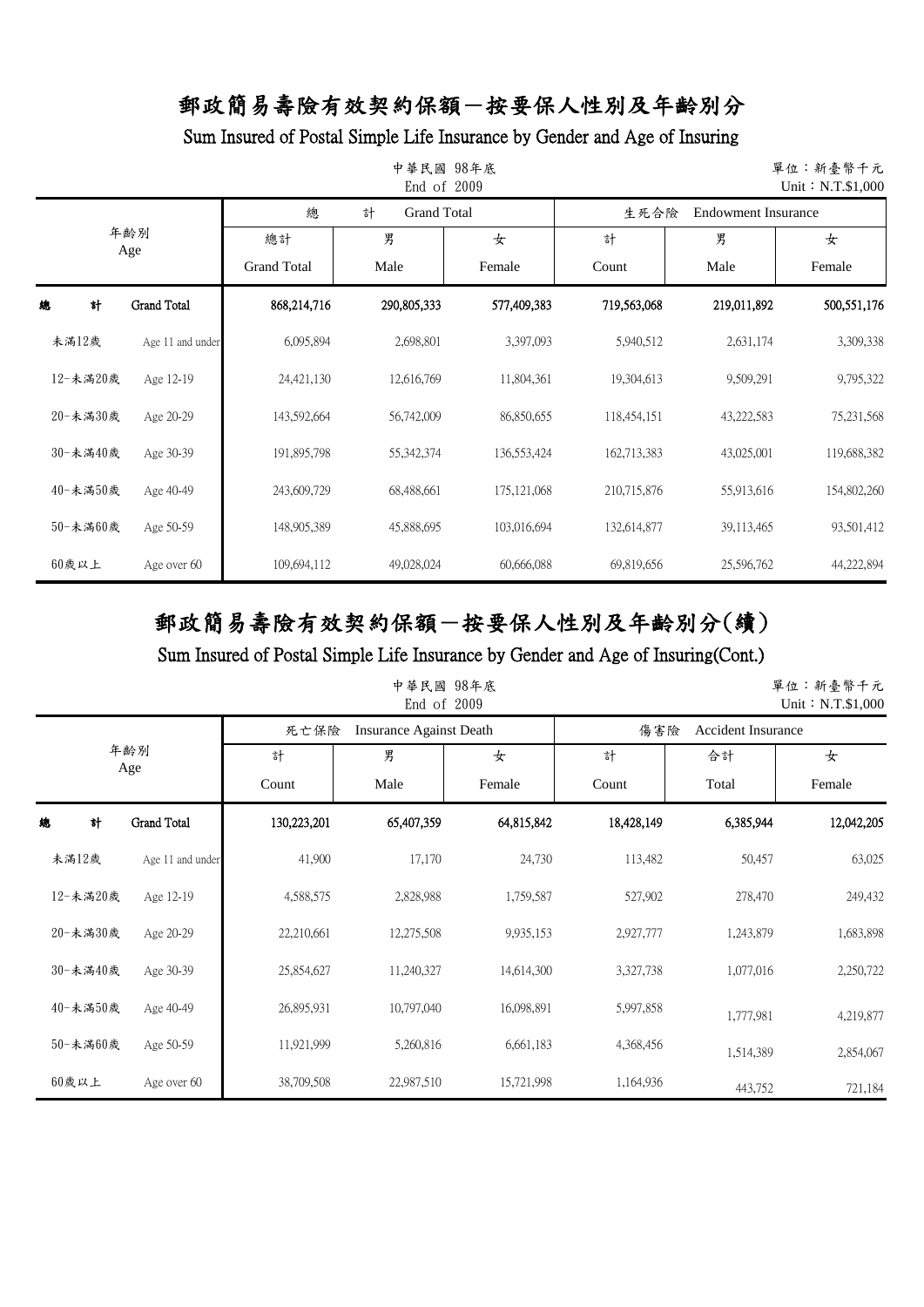Sum Insured of Postal Simple Life Insurance by Gender and Age of Insuring

| 中華民國 97年底<br>單位:新臺幣千元<br>End of 2008<br>Unit: N.T.\$1,000 |                    |                    |                         |             |                                    |             |              |  |
|-----------------------------------------------------------|--------------------|--------------------|-------------------------|-------------|------------------------------------|-------------|--------------|--|
|                                                           |                    | 總                  | <b>Grand Total</b><br>計 |             | <b>Endowment Insurance</b><br>生死合險 |             |              |  |
| 年齢別<br>Age                                                |                    | 總計                 | 男                       | 女           | 計                                  | 男           | 女            |  |
|                                                           |                    | <b>Grand Total</b> | Male                    | Female      | Count                              | Male        | Female       |  |
| 計<br>總                                                    | <b>Grand Total</b> | 761,905,220        | 263,059,392             | 498,845,828 | 619,205,699                        | 193,019,525 | 426,186,174  |  |
| 未滿12歲                                                     | Age 11 and under   | 5,749,988          | 2,559,484               | 3,190,504   | 5,600,136                          | 2,494,937   | 3,105,199    |  |
| 12-未滿20歲                                                  | Age 12-19          | 22,460,782         | 11,640,210              | 10,820,572  | 17,393,417                         | 8,546,473   | 8,846,944    |  |
| 20-未滿30歲                                                  | Age 20-29          | 124,676,528        | 50,023,740              | 74,652,788  | 101,166,446                        | 37,062,234  | 64, 104, 212 |  |
| 30-未滿40歲                                                  | Age 30-39          | 168,290,766        | 49,959,795              | 118,330,971 | 140, 191, 753                      | 37,925,489  | 102,266,264  |  |
| 40-未滿50歲                                                  | Age 40-49          | 212,388,457        | 61, 675, 826            | 150,712,631 | 181, 134, 765                      | 49,538,311  | 131,596,454  |  |
| 50-未滿60歲                                                  | Age 50-59          | 124,692,966        | 39,640,694              | 85,052,272  | 109,995,727                        | 33,428,525  | 76,567,202   |  |
| 60歲以上                                                     | Age over 60        | 103,645,733        | 47,559,643              | 56,086,090  | 63,723,455                         | 24,023,556  | 39,699,899   |  |

# 郵政簡易壽險有效契約保額-按要保人性別及年齡別分(續)

|          |                  |             | 中華民國 97年底<br>End of 2008       |            |            |                           | 單位:新臺幣千元<br>Unit: N.T.\$1,000 |
|----------|------------------|-------------|--------------------------------|------------|------------|---------------------------|-------------------------------|
|          |                  | 死亡保險        | <b>Insurance Against Death</b> |            | 傷害險        | <b>Accident Insurance</b> |                               |
|          | 年齢別              | 計           | 男                              | 女          | 計          | 合計                        | 女                             |
| Age      |                  | Count       | Male                           | Female     | Count      | Total                     | Female                        |
| 總<br>計   | Grand Total      | 125,468,087 | 64,078,636                     | 61,389,451 | 17,231,434 | 5,961,231                 | 11,270,203                    |
| 未滿12歲    | Age 11 and under | 40,100      | 16,370                         | 23,730     | 109,752    | 48,177                    | 61,575                        |
| 12-未滿20歲 | Age 12-19        | 4,569,473   | 2,830,999                      | 1,738,474  | 497,892    | 262,738                   | 235,154                       |
| 20-未満30歲 | Age 20-29        | 20,782,490  | 11,804,886                     | 8,977,604  | 2,727,592  | 1,156,620                 | 1,570,972                     |
| 30-未滿40歲 | Age 30-39        | 24,957,140  | 11,021,447                     | 13,935,693 | 3,141,873  | 1,012,859                 | 2,129,014                     |
| 40-未滿50歲 | Age 40-49        | 25,647,799  | 10,478,487                     | 15,169,312 | 5,605,893  | 1,659,028                 | 3,946,865                     |
| 50-未滿60歲 | Age 50-59        | 10,645,747  | 4,813,812                      | 5,831,935  | 4,051,492  | 1,398,357                 | 2,653,135                     |
| 60歲以上    | Age over 60      | 38,825,338  | 23,112,635                     | 15,712,703 | 1,096,940  | 423,452                   | 673,488                       |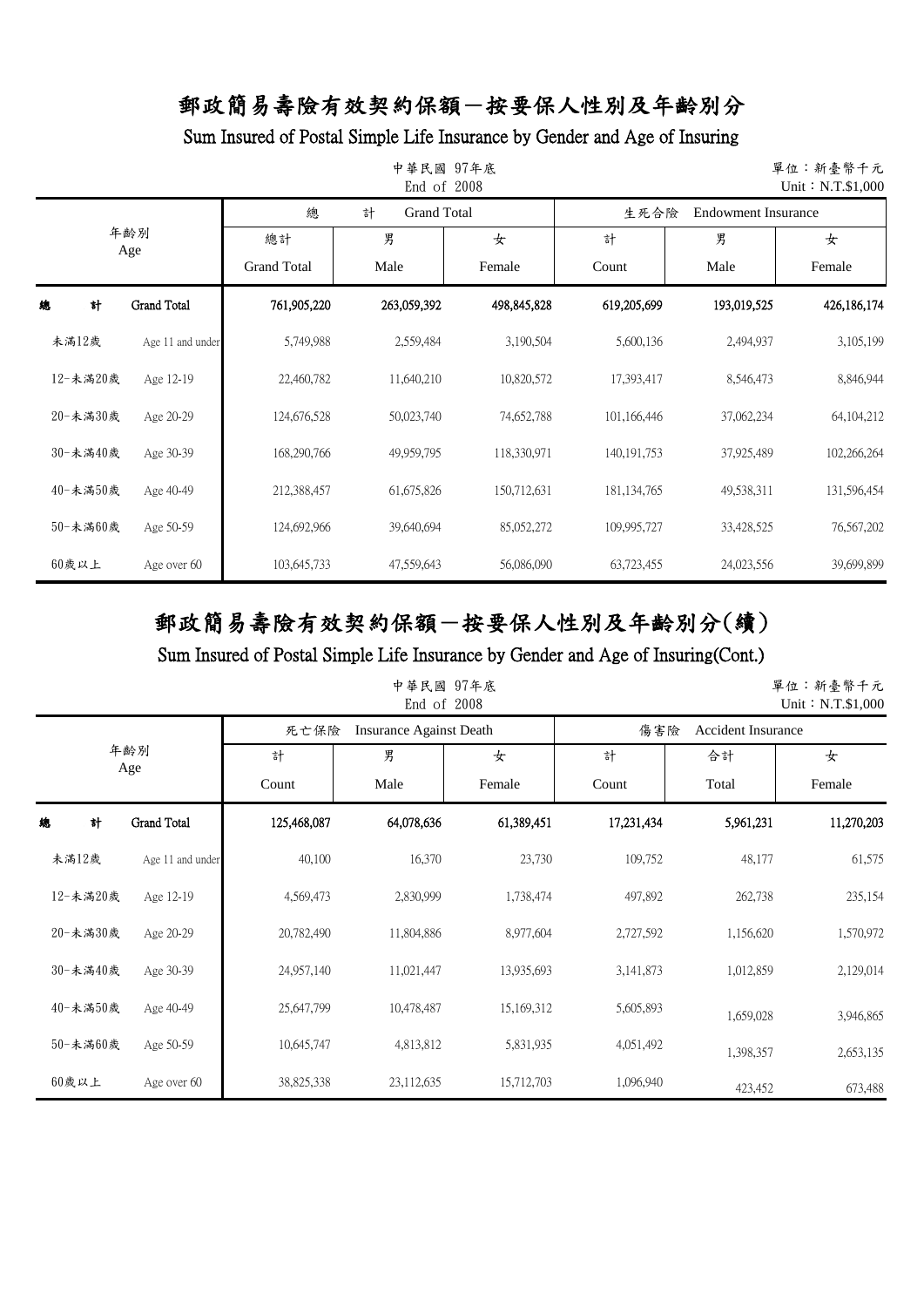Sum Insured of Postal Simple Life Insurance by Gender and Age of Insuring

| 中華民國 96年底<br>單位:新臺幣千元<br>End of 2007<br>Unit: $N.T.$ \$1,000 |                  |                    |                         |               |                                    |             |             |  |  |
|--------------------------------------------------------------|------------------|--------------------|-------------------------|---------------|------------------------------------|-------------|-------------|--|--|
|                                                              |                  | 總                  | 計<br><b>Grand Total</b> |               | <b>Endowment Insurance</b><br>生死合險 |             |             |  |  |
| 年齢別<br>Age                                                   |                  | 總計                 | 男                       | 女             | 計                                  | 男           | 女           |  |  |
|                                                              |                  | <b>Grand Total</b> | Male                    | Female        | Count                              | Male        | Female      |  |  |
| 總<br>計                                                       | Grand Total      | 809,531,437        | 278,064,436             | 531,467,001   | 673,144,445                        | 210,184,768 | 462,959,677 |  |  |
| 未満12歲                                                        | Age 11 and under | 5,592,212          | 2,470,596               | 3,121,616     | 5,450,101                          | 2,409,949   | 3,040,152   |  |  |
| 12-未滿20歲                                                     | Age 12-19        | 25,527,974         | 13,126,616              | 12,401,358    | 20,452,307                         | 10,021,009  | 10,431,298  |  |  |
| 20-未満30歲                                                     | Age 20-29        | 136,285,294        | 54,079,689              | 82,205,605    | 114,012,445                        | 41,593,000  | 72,419,445  |  |  |
| 30-未滿40歲                                                     | Age 30-39        | 180, 366, 783      | 53,063,497              | 127, 303, 286 | 153,093,737                        | 41,321,336  | 111,772,401 |  |  |
| 40-未滿50歲                                                     | Age 40-49        | 231,038,497        | 66,835,470              | 164,203,027   | 201,918,869                        | 55,355,540  | 146,563,329 |  |  |
| 50-未滿60歲                                                     | Age 50-59        | 126,671,614        | 40,294,883              | 86,376,731    | 113,973,014                        | 34,856,989  | 79,116,025  |  |  |
| $60$ 歲以上                                                     | Age over 60      | 104,049,063        | 48,193,685              | 55,855,378    | 64,243,972                         | 24,626,945  | 39,617,027  |  |  |

# 郵政簡易壽險有效契約保額-按要保人性別及年齡別分(續)

|            |                  |             | 中華民國 96年底<br>End of 2007       |            |            |                           | 單位:新臺幣千元<br>Unit: $N.T.$ \$1,000 |
|------------|------------------|-------------|--------------------------------|------------|------------|---------------------------|----------------------------------|
|            |                  | 死亡保險        | <b>Insurance Against Death</b> |            | 傷害險        | <b>Accident Insurance</b> |                                  |
| 年齢別<br>Age |                  | 計           | 男                              | 女          | 計          | 合計                        | 女                                |
|            |                  | Count       | Male                           | Female     | Count      | Total                     | Female                           |
| 計<br>總     | Grand Total      | 121,975,140 | 62,913,949                     | 59,061,191 | 14,411,852 | 4,965,719                 | 9,446,133                        |
| 未満12歲      | Age 11 and under | 38,230      | 16,500                         | 21,730     | 103,881    | 44,147                    | 59,734                           |
| 12-未滿20歲   | Age 12-19        | 4,634,390   | 2,877,574                      | 1,756,816  | 441,277    | 228,033                   | 213,244                          |
| 20-未満30歲   | Age 20-29        | 19,905,171  | 11,495,229                     | 8,409,942  | 2,367,678  | 991,460                   | 1,376,218                        |
| 30-未滿40歲   | Age 30-39        | 24,488,110  | 10,861,174                     | 13,626,936 | 2,784,936  | 880,987                   | 1,903,949                        |
| 40-未満50歲   | Age 40-49        | 24,411,599  | 10,080,835                     | 14,330,764 | 4,708,029  | 1,399,095                 | 3,308,934                        |
| 50-未滿60歲   | Age 50-59        | 9,552,250   | 4,344,267                      | 5,207,983  | 3,146,350  | 1,093,627                 | 2,052,723                        |
| 60歲以上      | Age over 60      | 38,945,390  | 23,238,370                     | 15,707,020 | 859,701    | 328,370                   | 531,331                          |